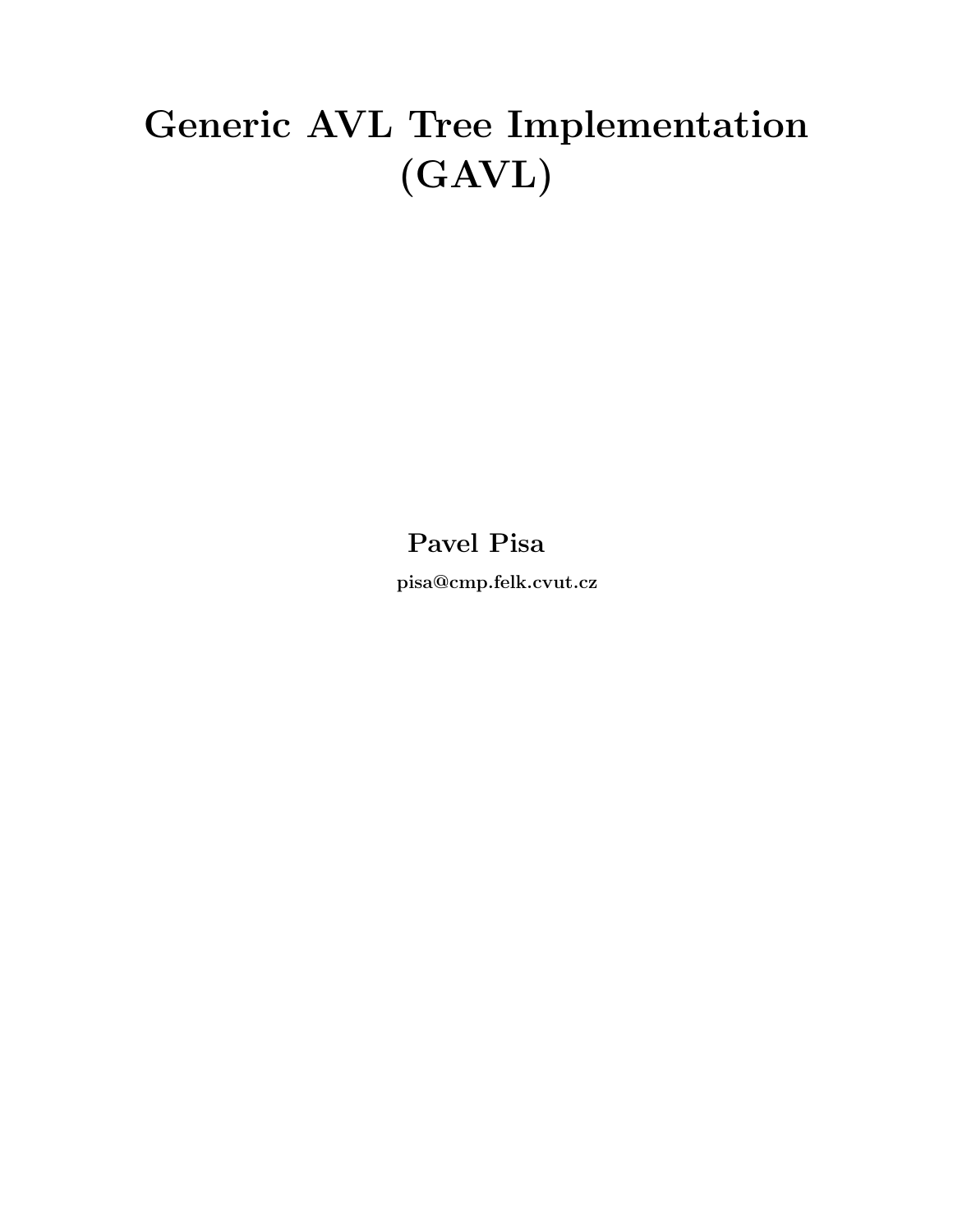#### Generic AVL Tree Implementation (GAVL)

by Pavel Pisa

Copyright © 2003 by Pavel Pisa

Implementation of AVL tree with some interesting features. All algorithms for insertion, deletion, traversal etc. are implemented without function call recursion or tree node stacks. The only exception is routine to check correctness of tree used for debugging purposes. The implementation has more advantages. It can work with partially unbalanced trees with balance factor (height difference) outside range  $\langle -1,1 \rangle$ . The balancing subroutine is common for insertion and deletion. Provided macros enables to build trees with strict item type checking which avoids necessity to use type-casting from (void \*).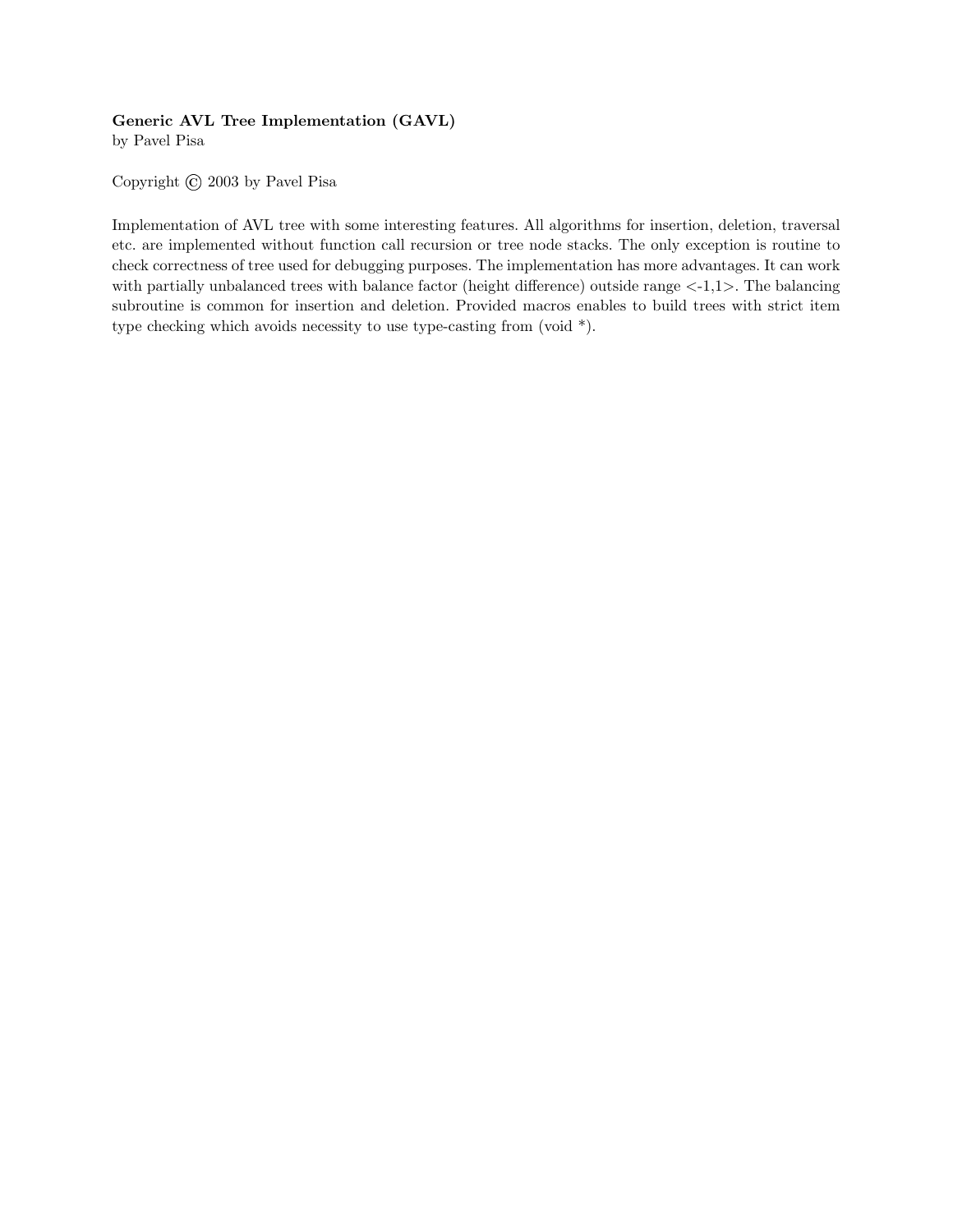# **Table of Contents**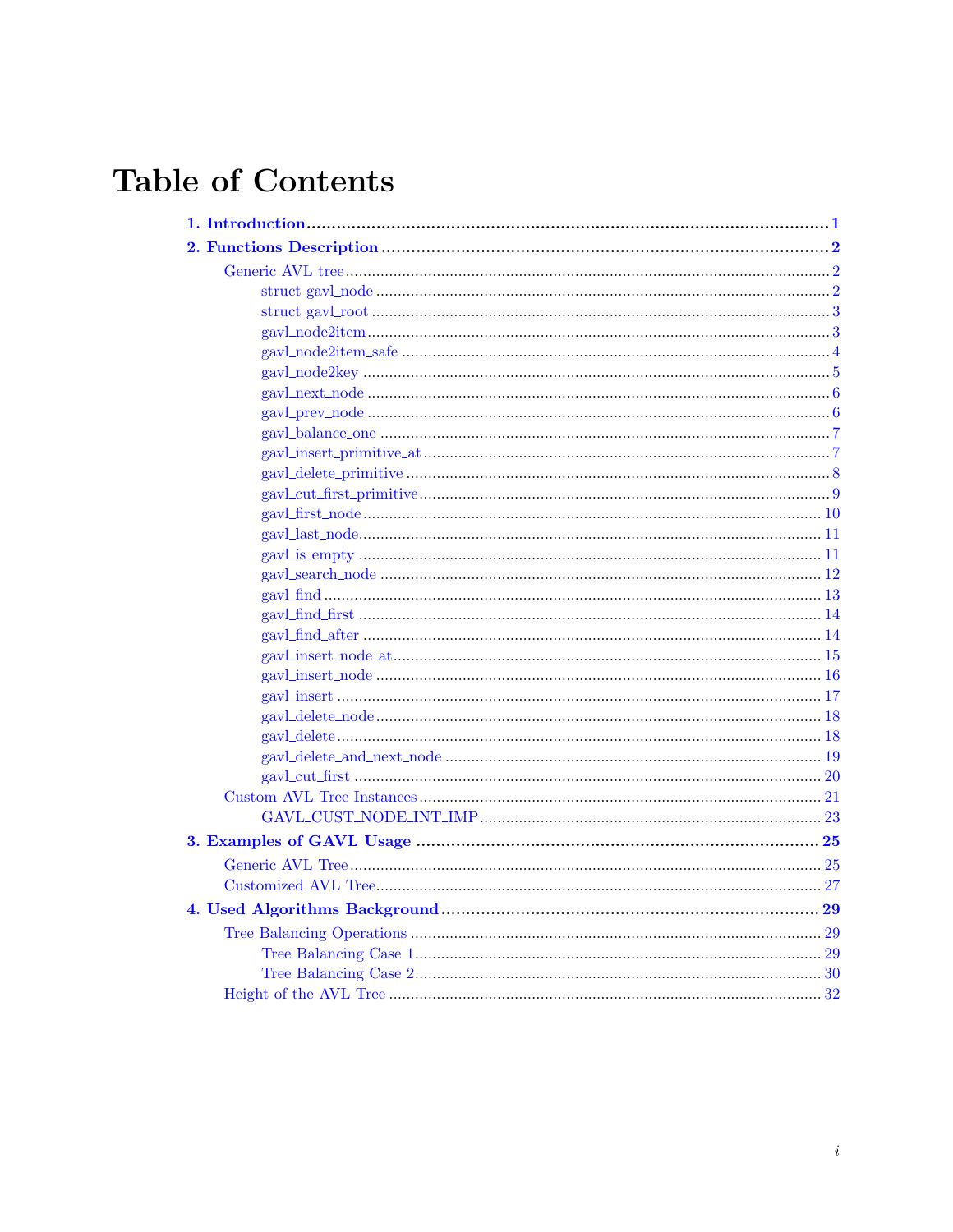# List of Figures

# List of Equations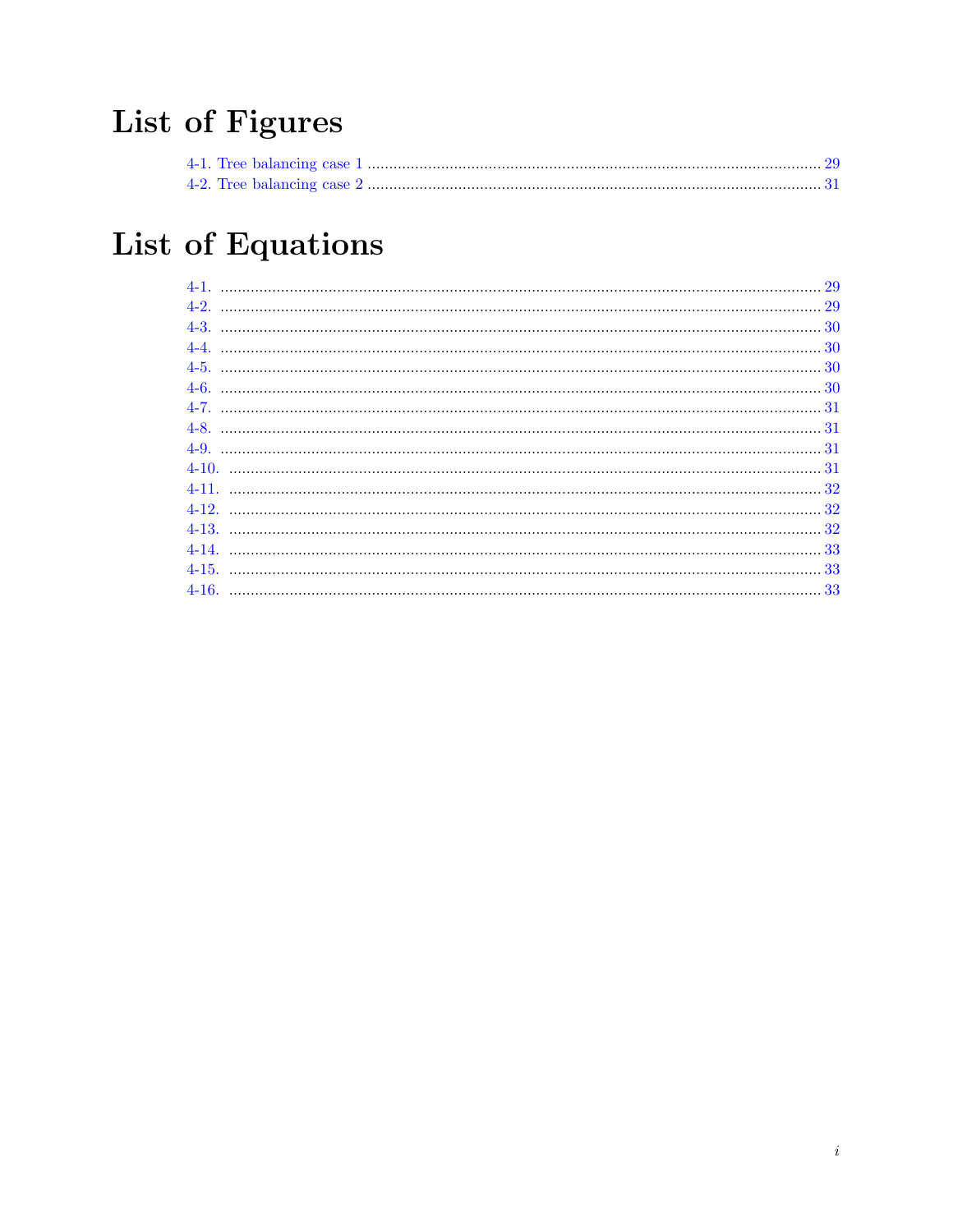# <span id="page-4-0"></span>Chapter 1. Introduction

There are more concepts how to store data items sorted by some key values. The most commonly used ones are:

- sorted conntinuous arrays of items or pointers to items
- binary search trees (splash tree, AVL-tree, RB-tree)
- more childs per node search trees (B-tree)

The binary search trees are considered most efficient for in memory operations when frequent tree updates are present. If update frequency is very low, sorted arrays of pointers could be more efficient. If the node retrieval operations are time consuming the n-nary search trees could be used.

The provided GAVL library tries to offer fast and API friendly set of functions and macros usable for in-memory stored AVL trees of user specified items. The tree node chaining informations must be added to each stored item for holding of the tree node topology. The GAVL library can use user specified field of items or small malloced structure for holding of node chaining information.

The tree search, insert and delete functions can work with and enforce tree with unique items or can be used in mode when more items with same search key value are allowed. The balancing and other functions are written such way, that they tolerate even degraded tree which does not fulfill AVL tree definition. The operations do not result in further degradation or program exceptions. Even future tree operations tends to enhance balancing if the height differences (balance factors) of degraded tree has been correctly updated.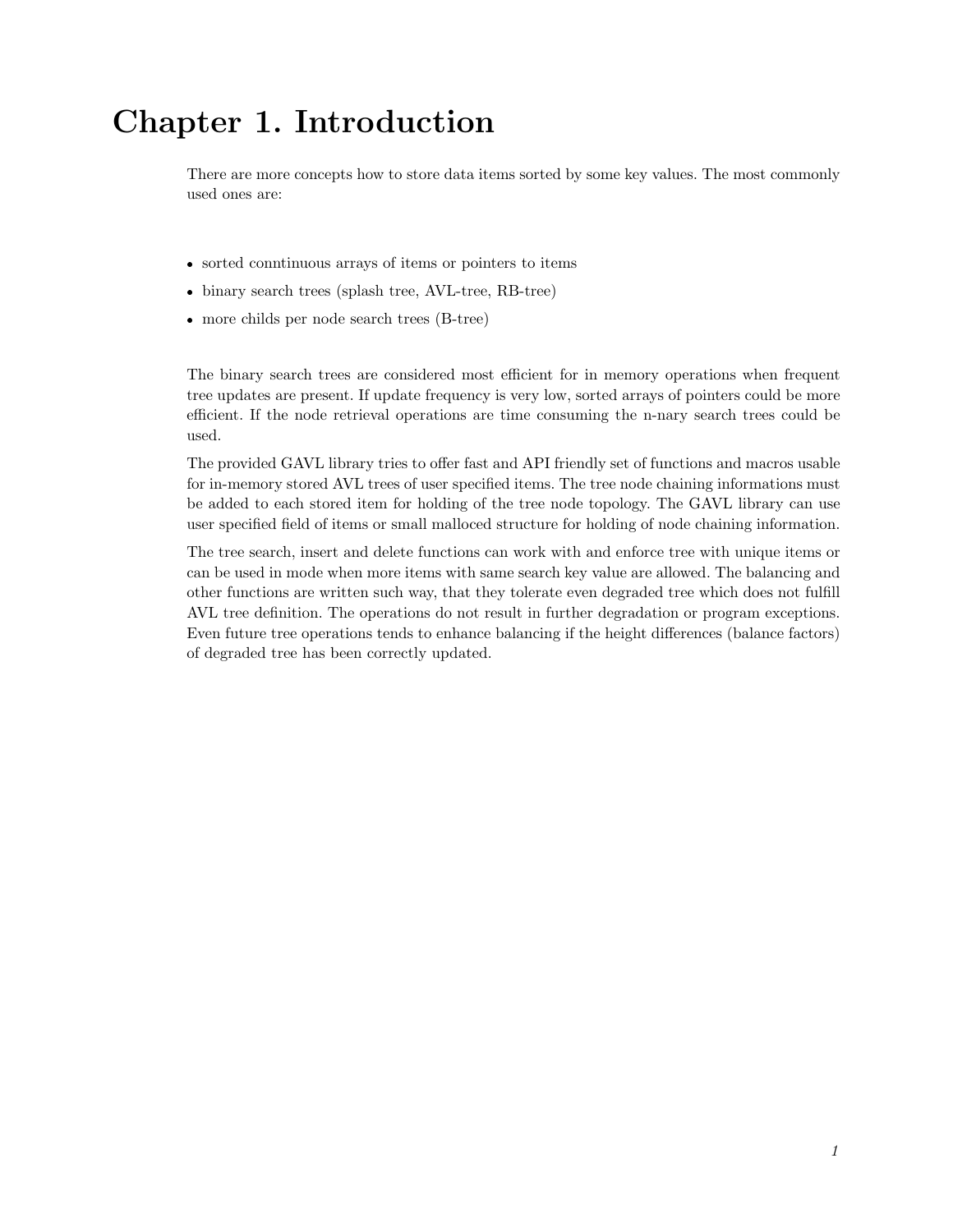# <span id="page-5-1"></span><span id="page-5-0"></span>Chapter 2. Functions Description

## <span id="page-5-2"></span>Generic AVL tree

## struct gavl\_node

### Name

struct gavl\_node — Structure Representing Node of Generic AVL Tree

## Synopsis

```
struct gavl_node {
  struct gavl_node * left;
  struct gavl_node * right;
  struct gavl_node * parent;
  int hdiff;
};
```
### Members

left

pointer to left child or NULL

right

pointer to right child or NULL

parent

pointer to parent node, NULL for root

hdiff

difference of height between left and right child

### Description

This structure represents one node in the tree and links left and right to nodes with lower and higher value of order criterion. Each tree is built from one type of items defined by user. User can decide to include node structure inside item representation or GAVL can malloc node structures for each inserted item. The GAVL allocates memory space with capacity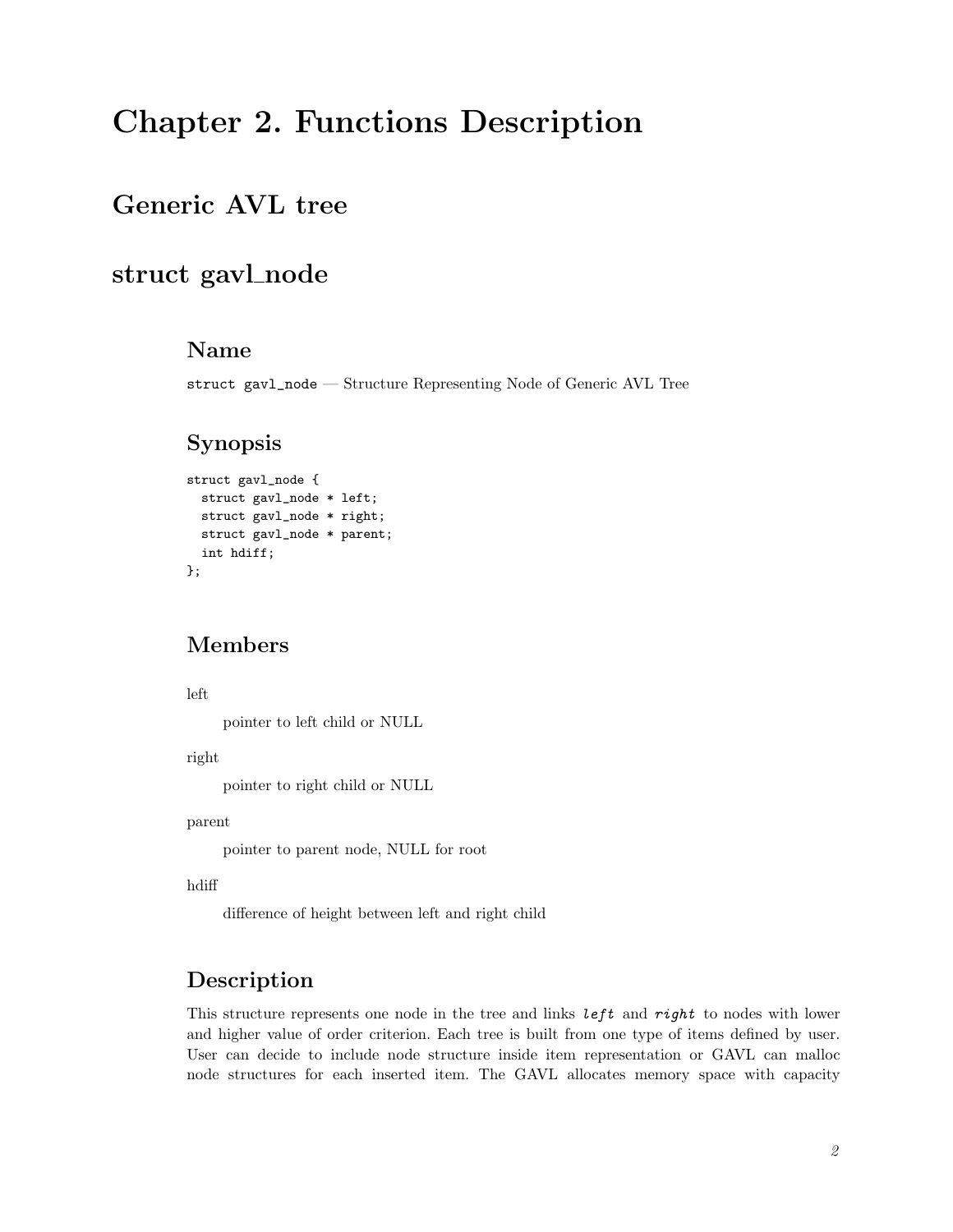$sizeof(gavLnode_t)+sizeof(void*)$  in the second case. The item pointer is stored following node structure (void\*\*)(node+1);

## <span id="page-6-0"></span>struct gavl\_root

### Name

struct gavl\_root — Structure Representing Root of Generic AVL Tree

#### Synopsis

```
struct gavl_root {
  gavl_node_t * root_node;
  int node_offs;
  int key_offs;
  gavl_cmp_fnc_t * cmp_fnc;
};
```
#### Members

root\_node

pointer to root node of GAVL tree

node offs

offset between start of user defined item representation and included GAVL node structure. If negative value is stored there, user item does not contain node structure and GAVL manages standalone ones with item pointers.

key offs

offset to compared (ordered) fields in the item representation

<span id="page-6-1"></span>cmp fnc

function defining order of items by comparing fields at offset  $key\_offs$ .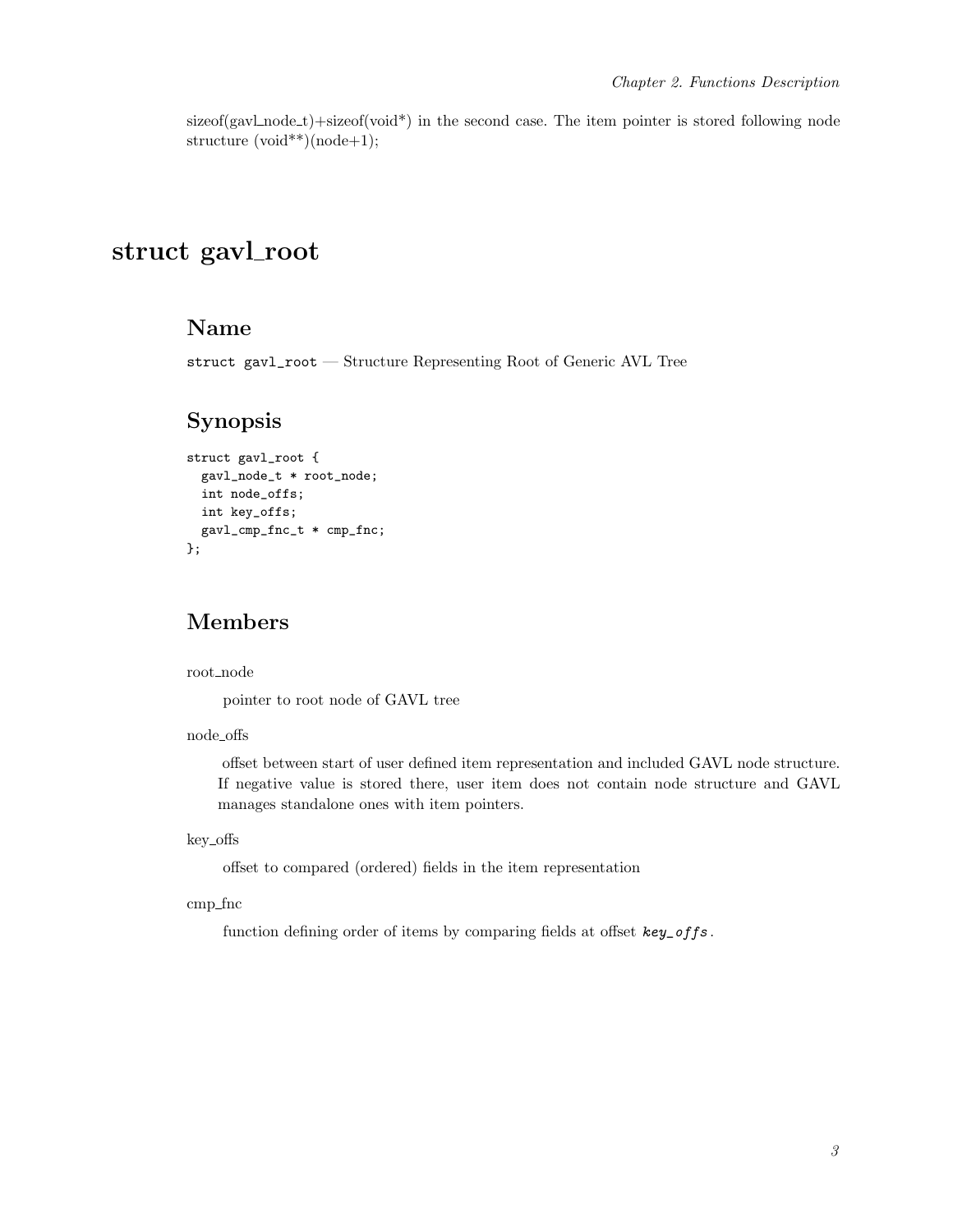# gavl node2item

#### Name

gavl\_node2item — Conversion from GAVL Tree Node to User Defined Item

## Synopsis

void \* gavl\_node2item (const gavl\_root\_t \* root , const gavl\_node\_t \* node );

## Arguments

root

GAVL tree root

node

node belonging to root GAVL tree

### Return Value

pointer to item corresponding to node

# <span id="page-7-0"></span>gavl node2item safe

#### Name

gavl\_node2item\_safe — Conversion from GAVL Tree Node to User Defined Item

## Synopsis

void \* gavl\_node2item\_safe (const gavl\_root\_t \* root , const gavl\_node\_t \* node );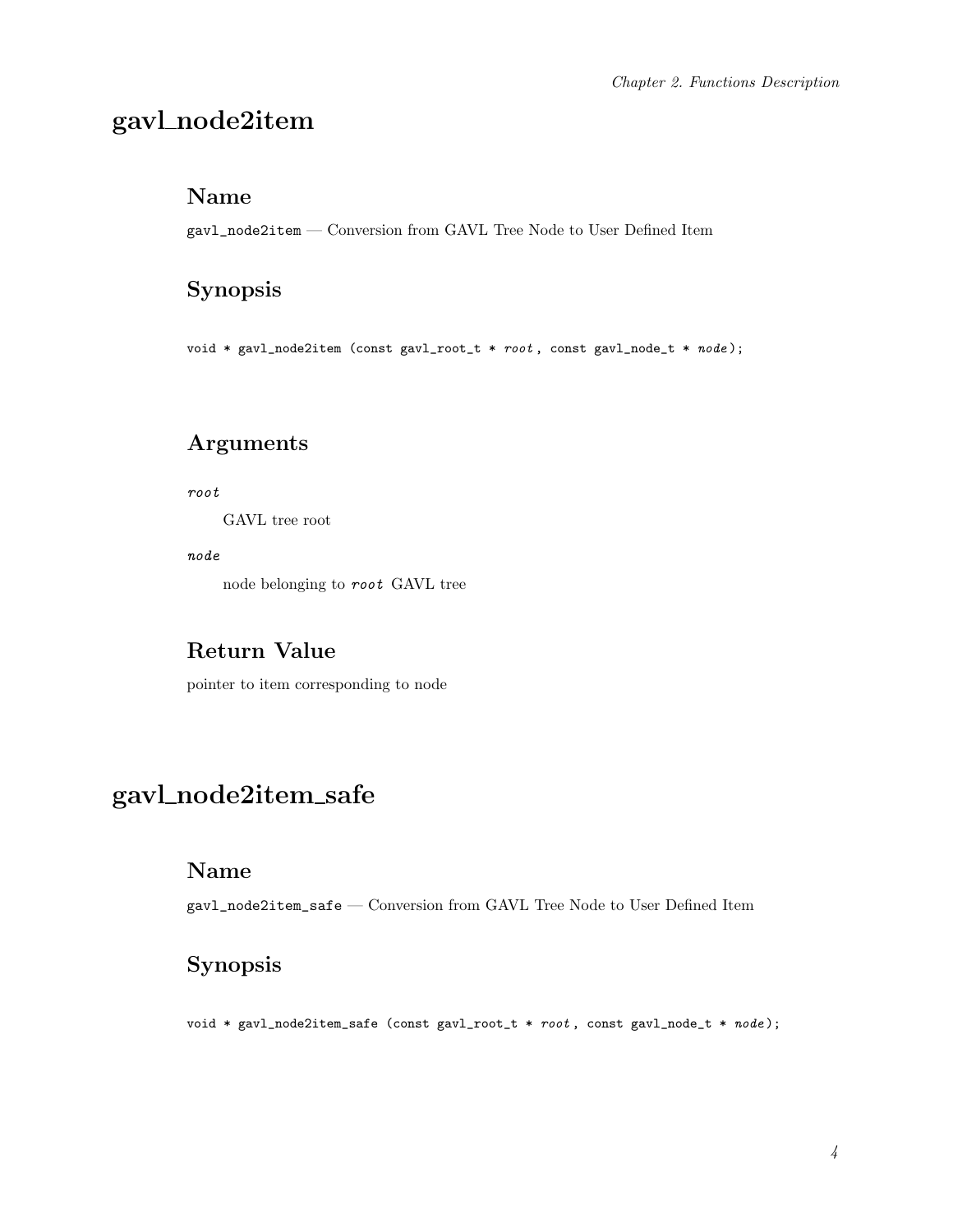## <span id="page-8-1"></span>Arguments

root

GAVL tree root

node

node belonging to root GAVL tree

## Return Value

pointer to item corresponding to node

# <span id="page-8-0"></span>gavl node2key

## Name

gavl\_node2key — Conversion from GAVL Tree Node to Ordering Key

## Synopsis

void \* gavl\_node2key (const gavl\_root\_t \* root , const gavl\_node\_t \* node );

## Arguments

root

GAVL tree root

node

node belonging to root GAVL tree

## Return Value

pointer to key corresponding to node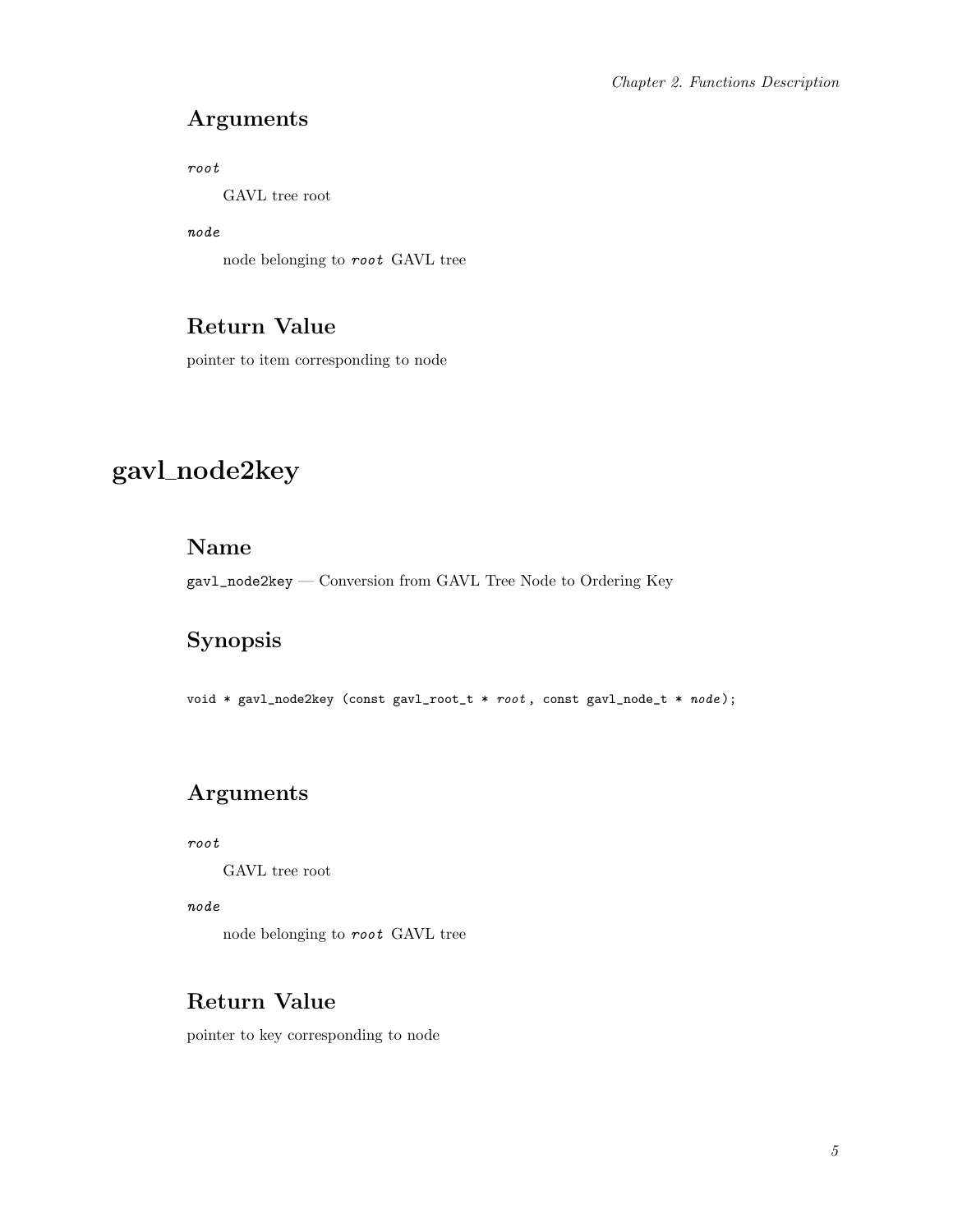# gavl next node

#### Name

gavl\_next\_node — Returns Next Node of GAVL Tree

## Synopsis

gavl\_node\_t \* gavl\_next\_node (const gavl\_node\_t \* node );

## Arguments

node

node for which accessor is looked for

### Return Value

pointer to next node of tree according to ordering

# <span id="page-9-0"></span>gavl\_prev\_node

### Name

gavl\_prev\_node — Returns Previous Node of GAVL Tree

## Synopsis

gavl\_node\_t \* gavl\_prev\_node (const gavl\_node\_t \* node );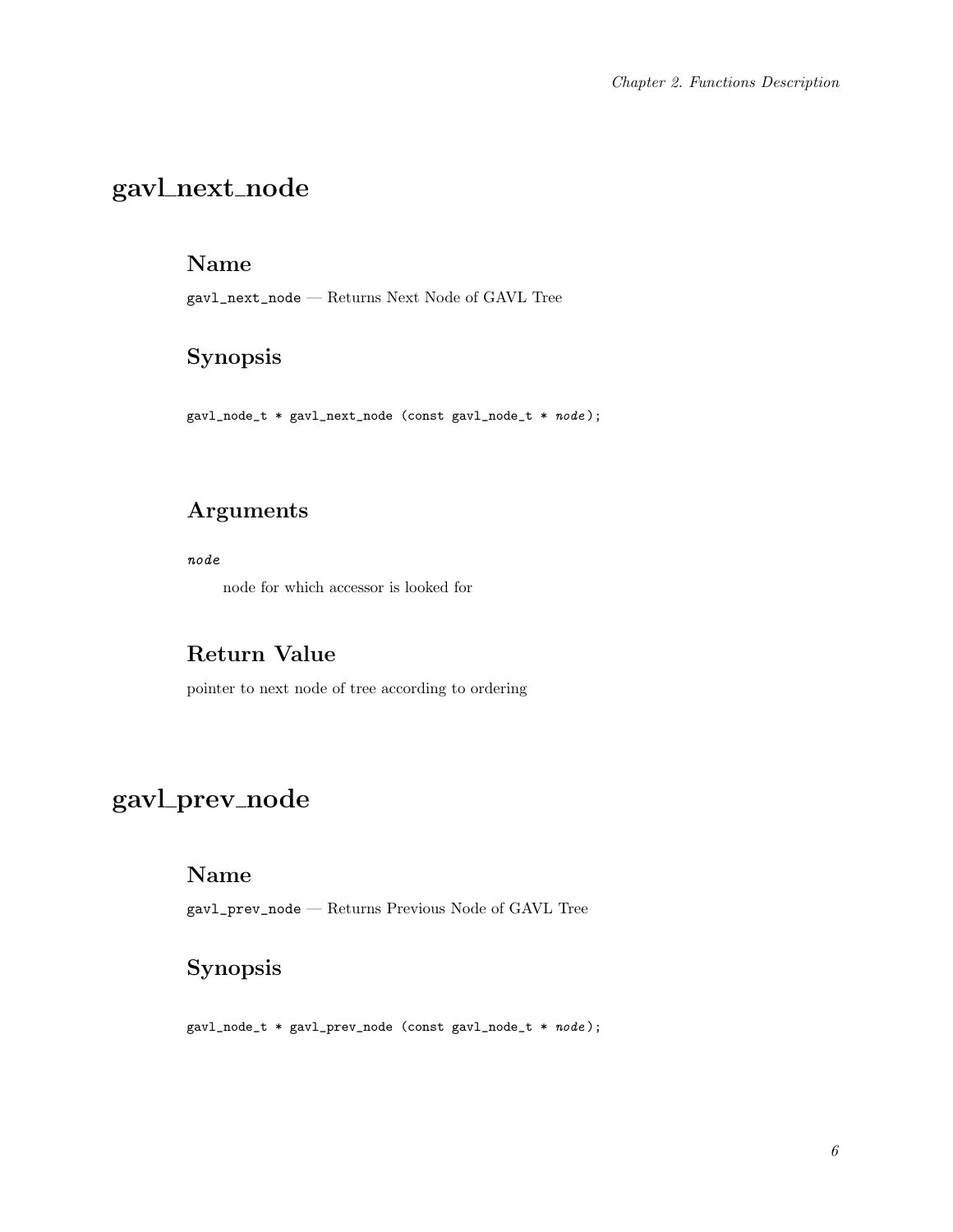## Arguments

node

node for which predecessor is looked for

## Return Value

pointer to previous node of tree according to ordering

# <span id="page-10-0"></span>gavl\_balance\_one

### Name

gavl\_balance\_one — Balance One Node to Enhance Balance Factor

## Synopsis

int gavl\_balance\_one (gavl\_node\_t \*\* subtree );

## Arguments

#### subtree

pointer to pointer to node for which balance is enhanced

## Return Value

<span id="page-10-1"></span>returns nonzero value if height of subtree is lowered by one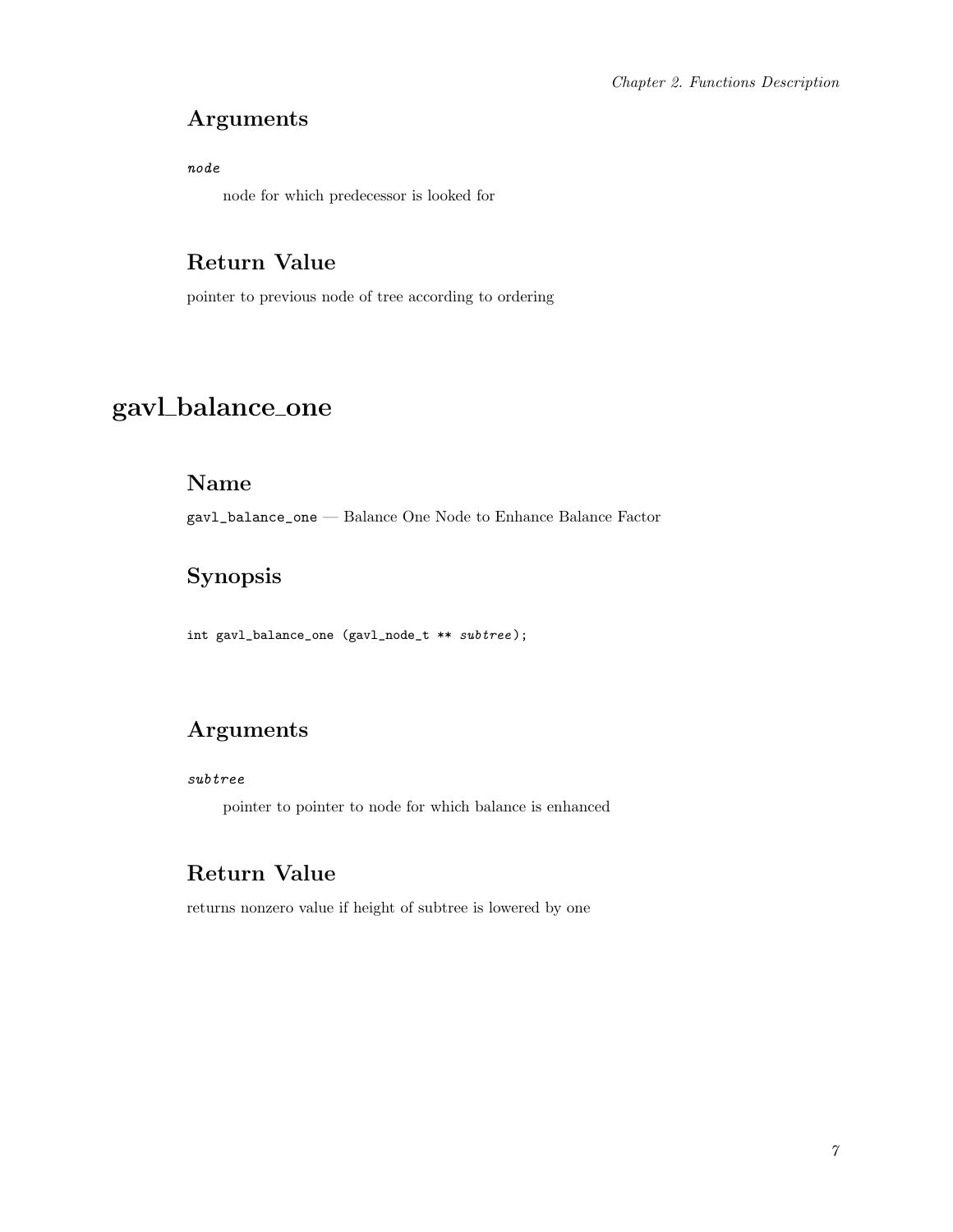## gavl insert primitive at

#### Name

gavl\_insert\_primitive\_at — Low Lewel Routine to Insert Node into Tree

### Synopsis

int gavl\_insert\_primitive\_at (gavl\_node\_t \*\*  $root\_node$ , gavl\_node\_t \* node, gavl\_node\_t \* where , int leftright );

#### Arguments

#### root\_nodep

pointer to pointer to GAVL tree root node

#### node

pointer to inserted node

#### where

pointer to found parent node

#### leftright

left  $(>=1)$  or right  $(<=0)$  branch

### Description

This function can be used for implementing AVL trees with custom root definition. The value of the selected left or right pointer of provided node has to be NULL before insert operation, i.e. node has to be end node in the selected direction.

### Return Value

<span id="page-11-0"></span>positive value informs about success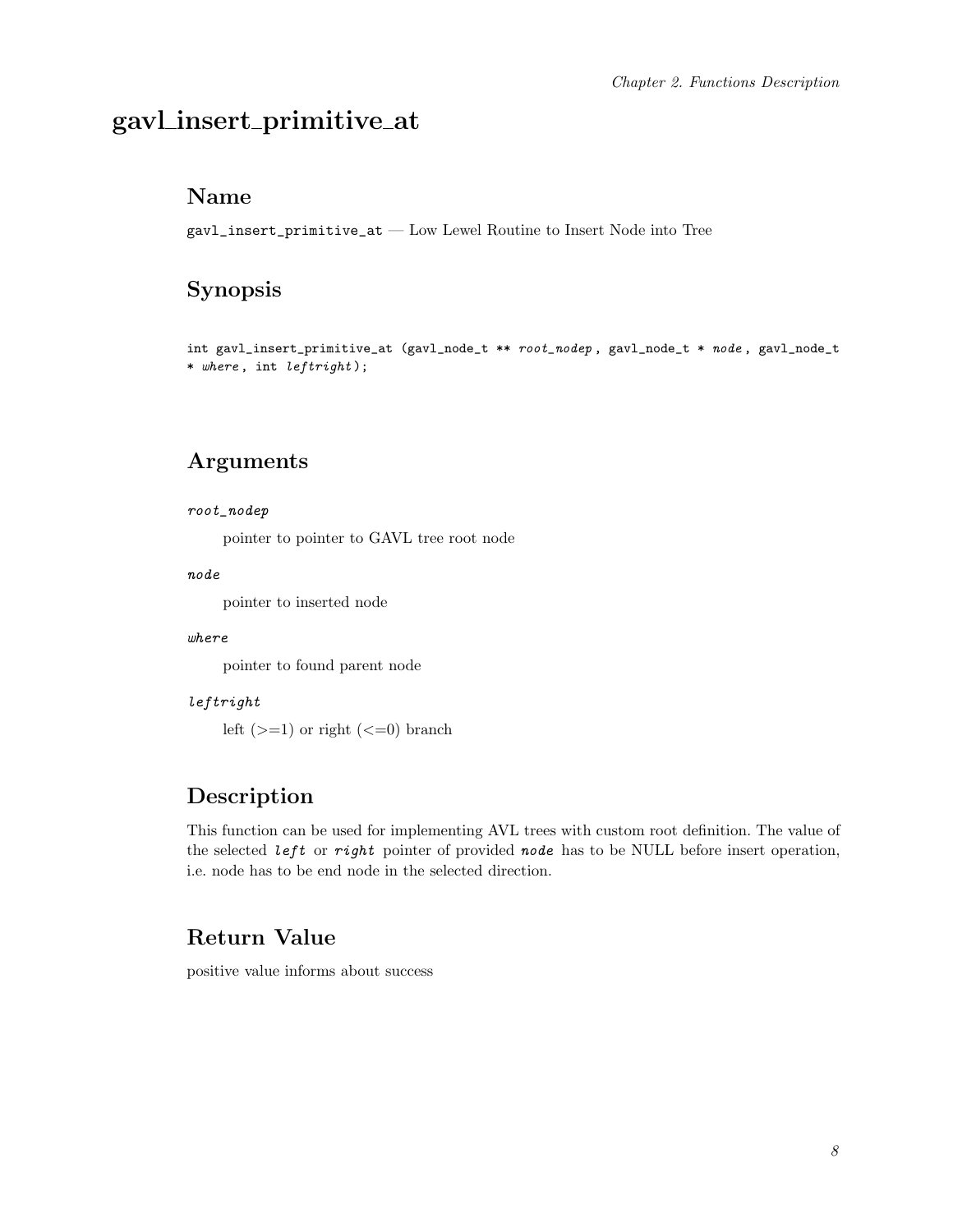# gavl delete primitive

#### Name

gavl\_delete\_primitive — Low Lewel Deletes/Unlinks Node from GAVL Tree

### Synopsis

int gavl\_delete\_primitive (gavl\_node\_t \*\* root\_nodep , gavl\_node\_t \* node );

## Arguments

#### root\_nodep

pointer to pointer to GAVL tree root node

node

pointer to deleted node

### Return Value

positive value informs about success.

## <span id="page-12-0"></span>gavl cut first primitive

#### Name

gavl\_cut\_first\_primitive — Low Lewel Routine to Cut First Node from Tree

## Synopsis

gavl\_node\_t \* gavl\_cut\_first\_primitive (gavl\_node\_t \*\* root\_nodep );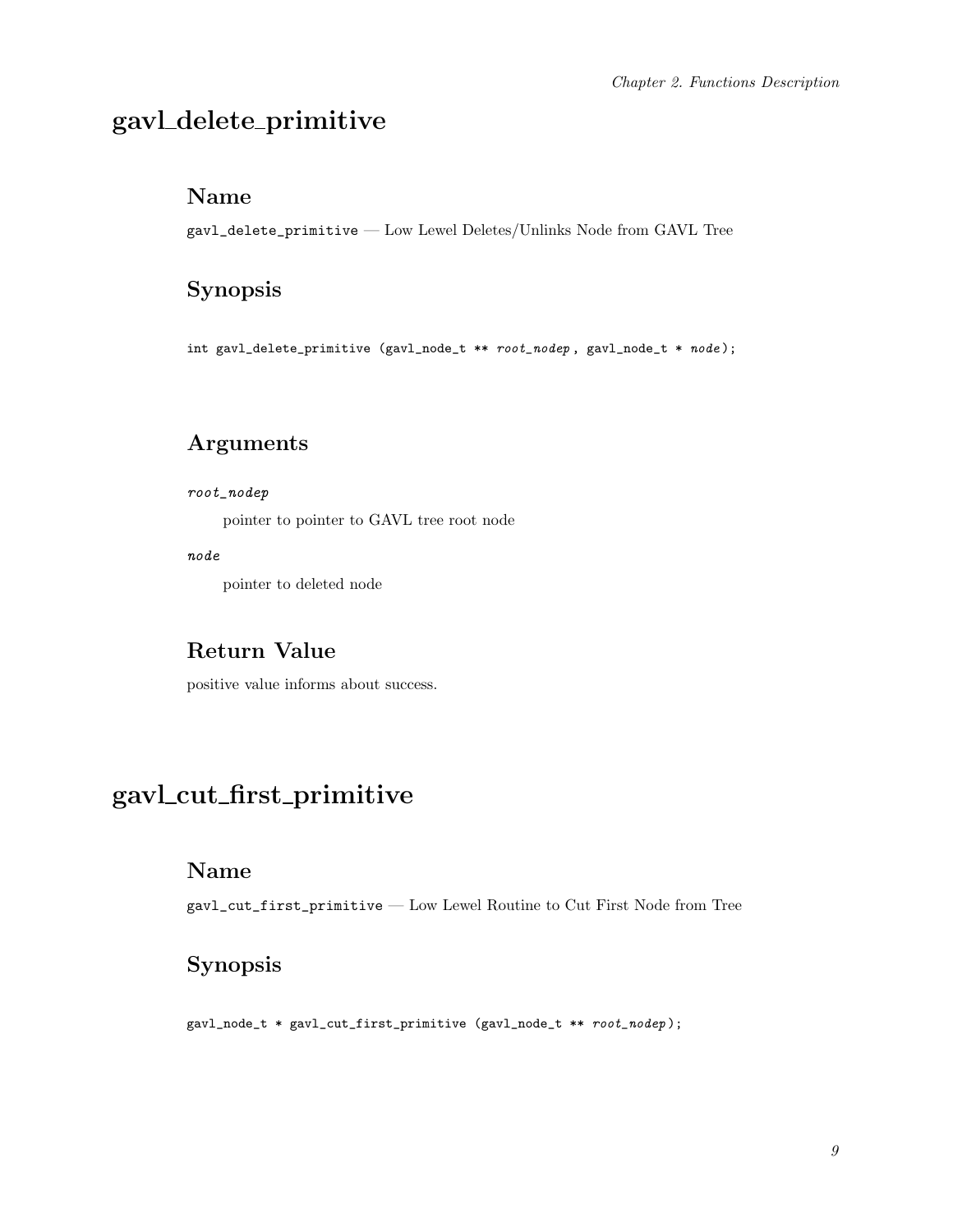### <span id="page-13-1"></span>Arguments

root\_nodep

pointer to pointer to GAVL tree root node

## Description

This enables fast delete of the first node without tree balancing. The resulting tree is degraded but height differences are kept consistent. Use of this function can result in height of tree maximally one greater the tree managed by optimal AVL functions.

## Return Value

returns the first node or NULL if the tree is empty

## <span id="page-13-0"></span>gavl first node

#### Name

gavl\_first\_node — Returns First Node of GAVL Tree

## Synopsis

gavl\_node\_t \* gavl\_first\_node (const gavl\_root\_t \* root );

## Arguments

root

GAVL tree root

### Return Value

pointer to the first node of tree according to ordering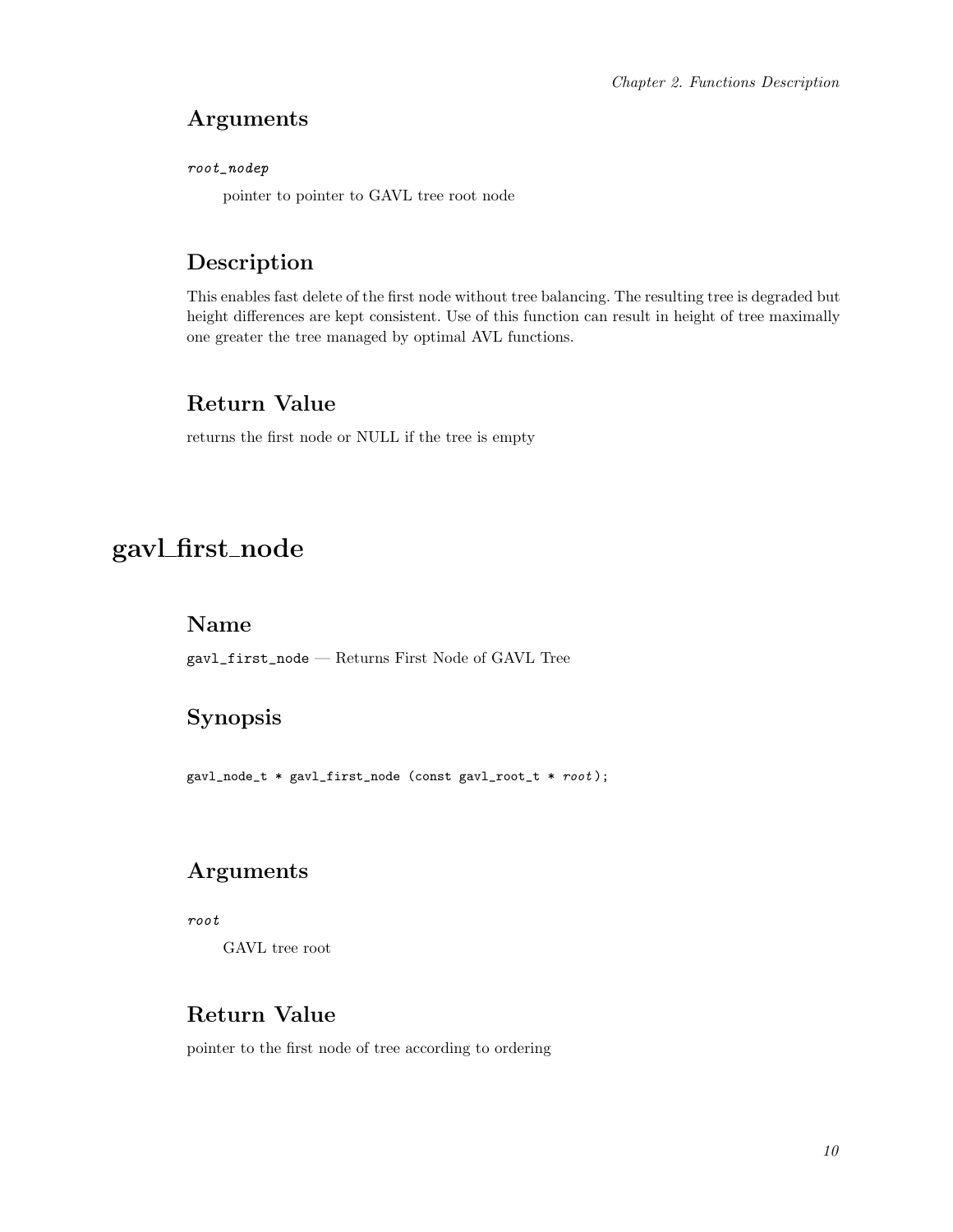# gavl last node

#### Name

 $\verb|gavl_last-node| -$  Returns Last Node of GAVL Tree

Synopsis

gavl\_node\_t \* gavl\_last\_node (const gavl\_root\_t \* root );

## Arguments

root

GAVL tree root

### Return Value

pointer to the last node of tree according to ordering

# <span id="page-14-0"></span>gavl is empty

### Name

gavl\_is\_empty — Check for Empty GAVL Tree

## Synopsis

int gavl\_is\_empty (const gavl\_root\_t \* root );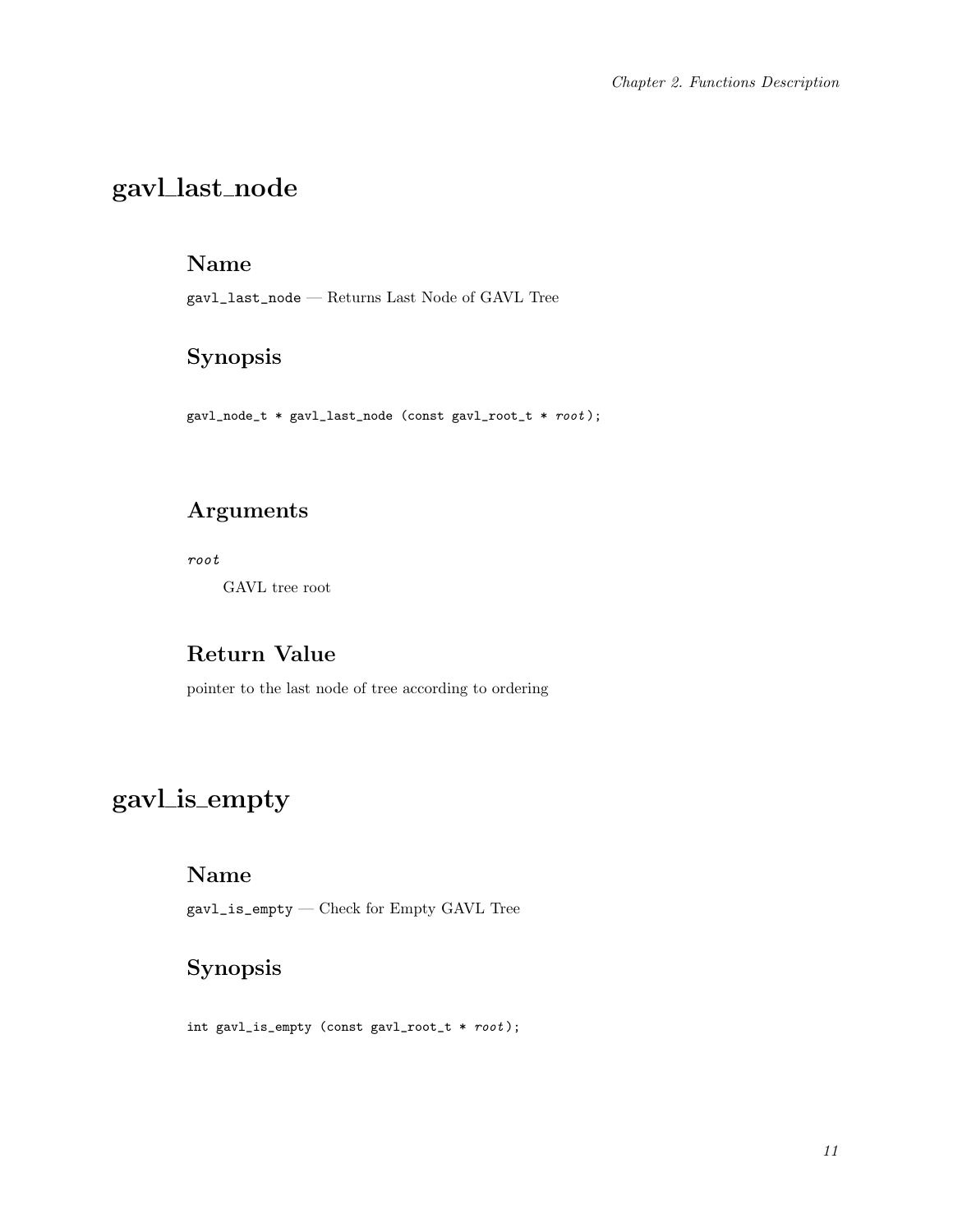### Arguments

root

GAVL tree root

## Return Value

returns non-zero value if there is no node in the tree

# <span id="page-15-0"></span>gavl search node

#### Name

gavl\_search\_node — Search for Node or Place for Node by Key

## Synopsis

int gavl\_search\_node (const gavl\_root\_t \*  $root$ , const void \* key, int mode, gavl\_node\_t \*\* nodep );

## Arguments

root

GAVL tree root

#### key

key value searched for

#### mode

mode of the search operation

#### nodep

pointer to place for storing of pointer to found node or pointer to node which should be parent of inserted node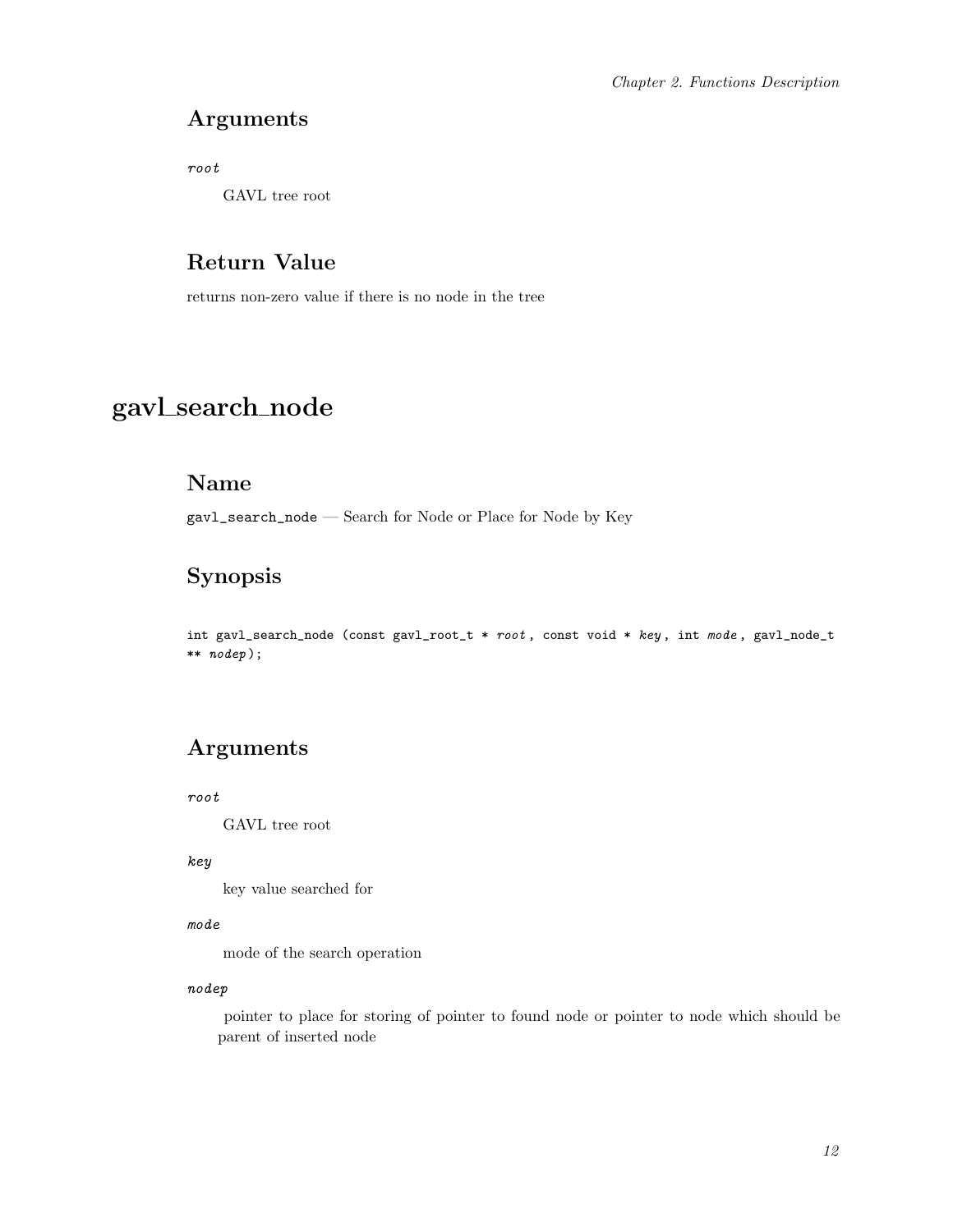### <span id="page-16-1"></span>Description

Core search routine for GAVL trees searches in tree starting at root for node of item with value of item field at offset key\_off equal to provided \*key value. Values are compared by function pointed by  $*cmp\_frac$  field in the tree root. Integer mode modifies search algorithm: GAVL\_FANY .. finds node of any item with field value \*key,  $GAVL$ \_FFIRST .. finds node of first item with \*key, GAVL\_FAFTER .. node points after last item with \*key value, reworded - index points at first item with higher value of field or after last item

## Return Value

Return of nonzero value indicates match found. If the mode is ored with GAVL\_FCMP, result of last compare is returned.

## <span id="page-16-0"></span>gavl find

#### Name

gavl\_find — Find Item for Provided Key

## Synopsis

void \* gavl\_find (const gavl\_root\_t \*  $root$ , const void \*  $key$ );

### Arguments

root

GAVL tree root

key

key value searched for

#### Return Value

pointer to item associated to key value.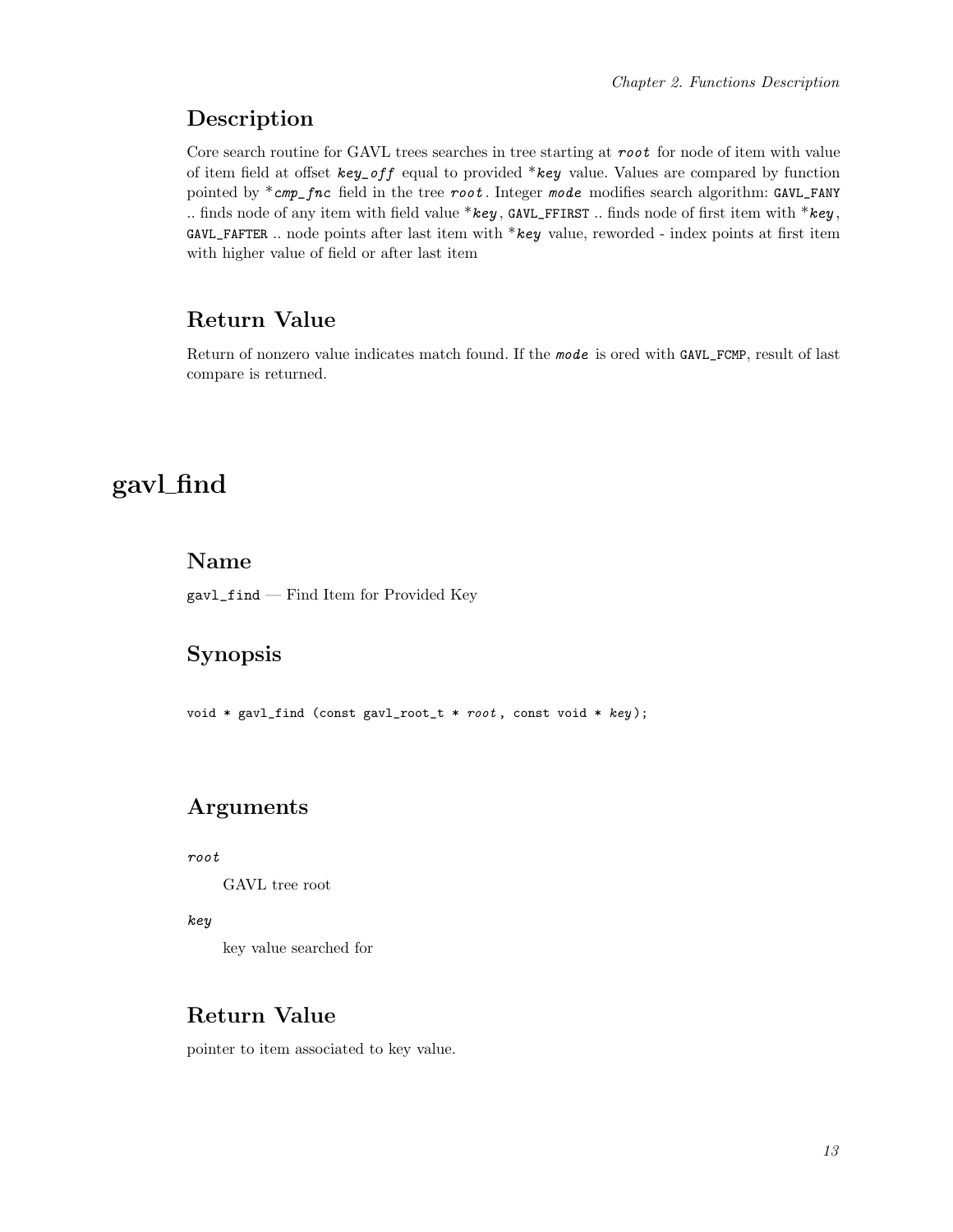# gavl find first

#### Name

gavl\_find\_first — Find the First Item with Provided Key Value

## Synopsis

void \* gavl\_find\_first (const gavl\_root\_t \*  $root$ , const void \*  $key$ );

## Arguments

root

GAVL tree root

key

key value searched for

## Description

same as above, but first matching item is found.

### Return Value

pointer to the first item associated to key value.

# <span id="page-17-0"></span>gavl find after

### Name

gavl\_find\_after — Find the First Item with Higher Key Value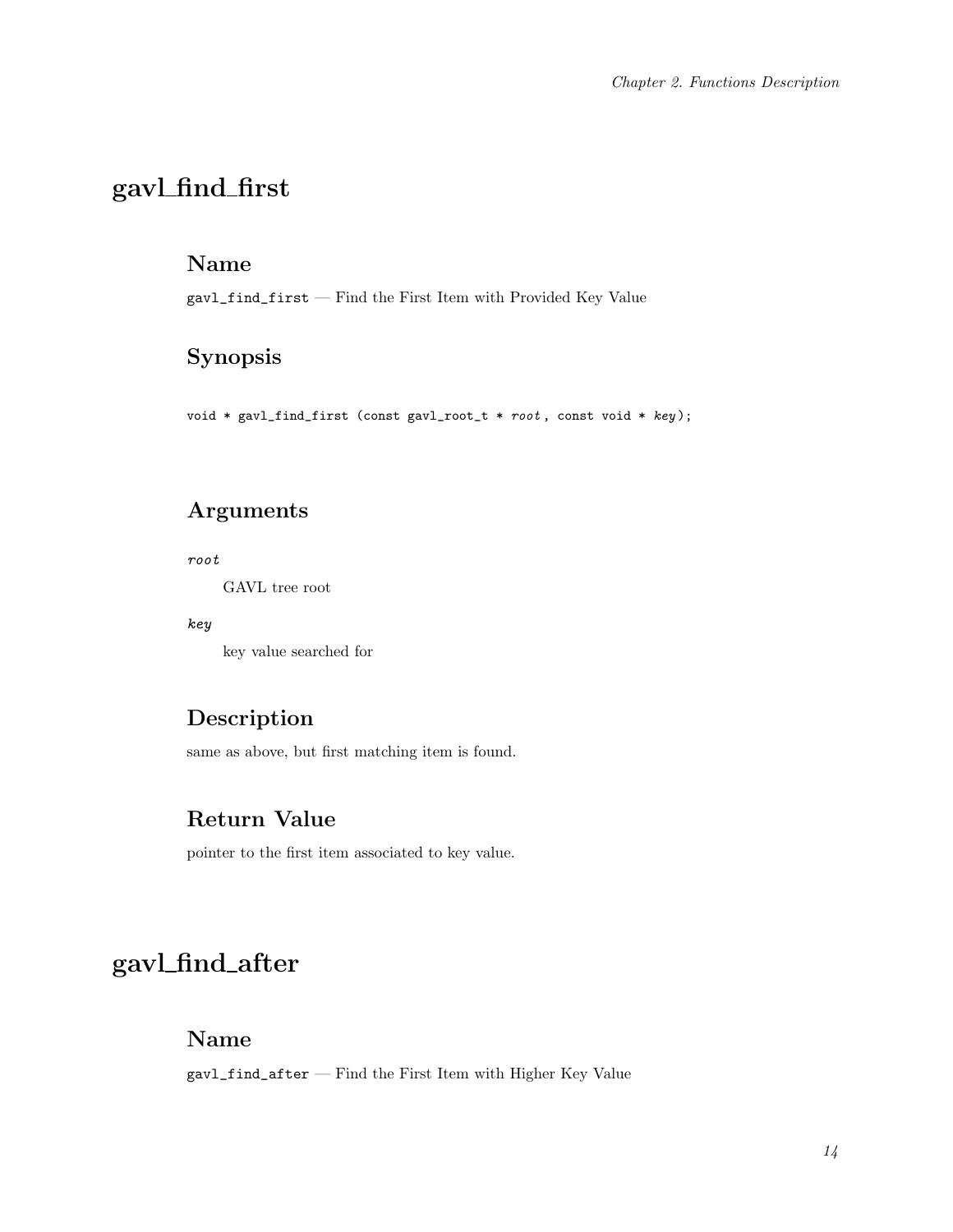## Synopsis

void \* gavl\_find\_after (const gavl\_root\_t \* root , const void \* key );

#### Arguments

root

GAVL tree root

key

key value searched for

### Description

same as above, but points to item with first key value above searched key.

## Return Value

pointer to the first item associated to key value.

# <span id="page-18-0"></span>gavl insert node at

### Name

gavl\_insert\_node\_at — Insert Existing Node to Already Computed Place into GAVL Tree

## Synopsis

int gavl\_insert\_node\_at (gavl\_root\_t \* root, gavl\_node\_t \* node, gavl\_node\_t \* where, int leftright );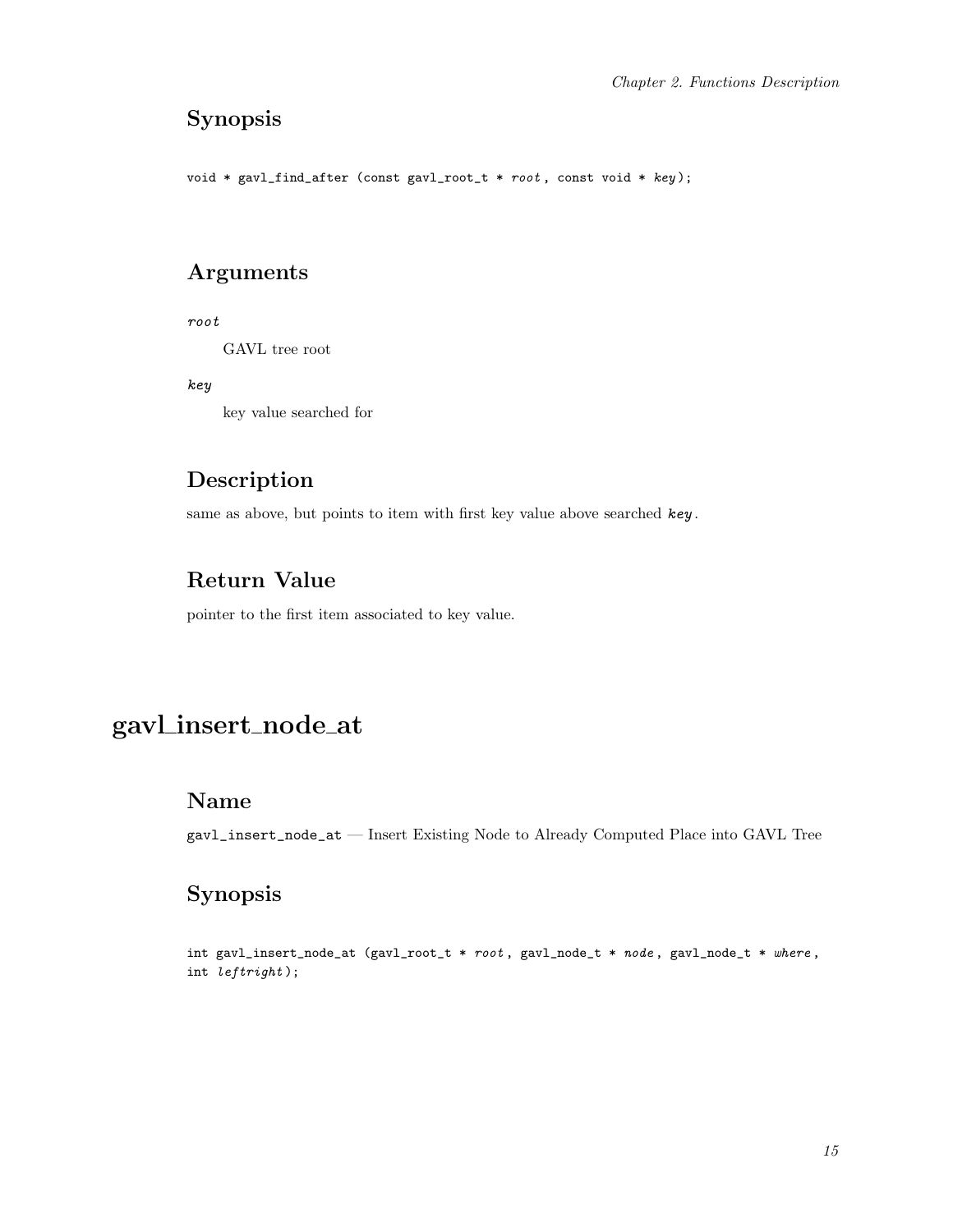### Arguments

root

GAVL tree root

#### node

pointer to inserted node

#### where

pointer to found parent node

#### leftright

left (1) or right (0) branch

### Return Value

positive value informs about success

# <span id="page-19-0"></span>gavl insert node

## Name

gavl\_insert\_node — Insert Existing Node into GAVL Tree

## Synopsis

int gavl\_insert\_node (gavl\_root\_t \* root , gavl\_node\_t \* node , int mode );

## Arguments

root

GAVL tree root

node

pointer to inserted node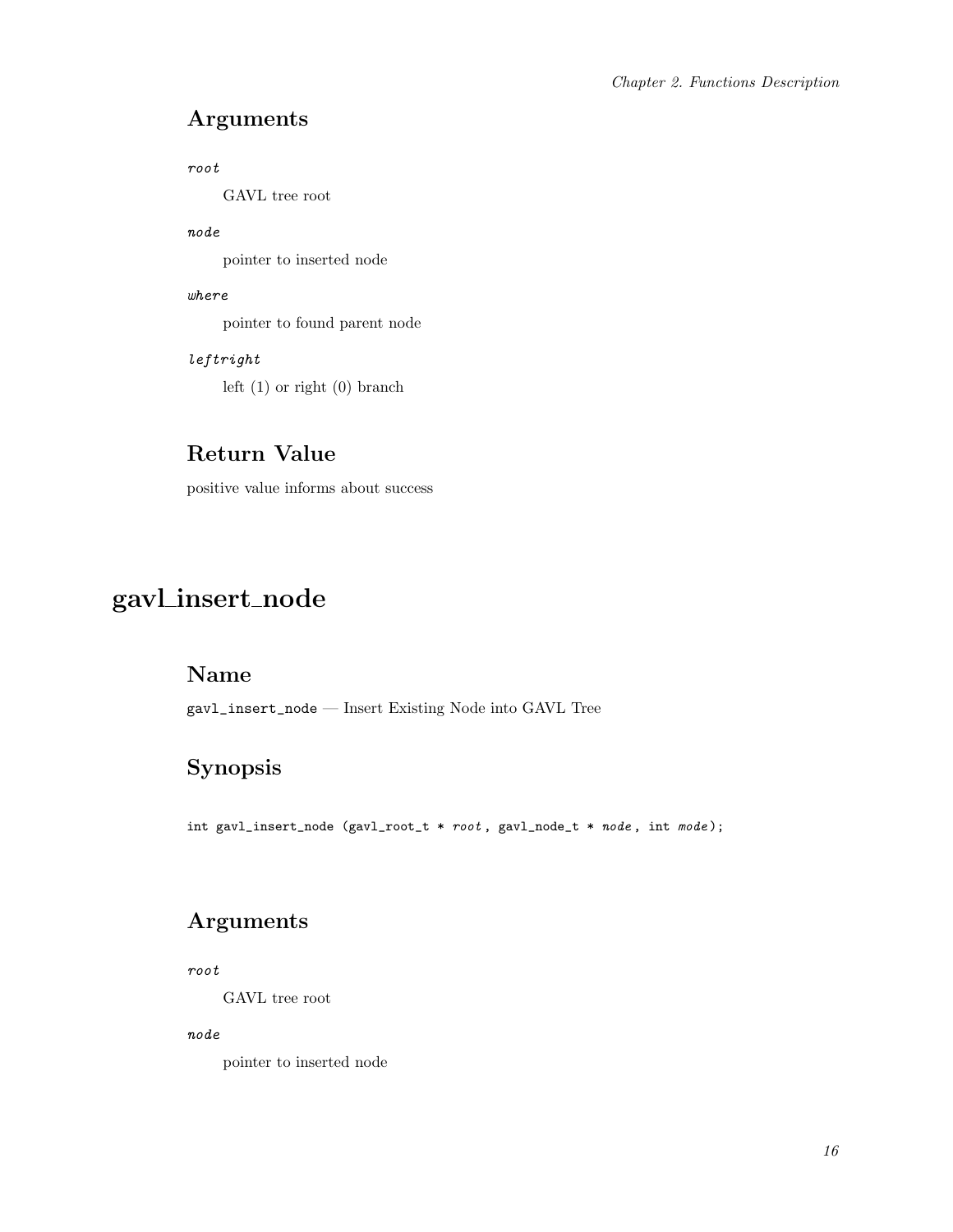#### <span id="page-20-1"></span>mode

if mode is GAVL\_FAFTER, multiple items with same key can be used, else strict ordering is required

#### Return Value

positive value informs about success

# <span id="page-20-0"></span>gavl insert

#### Name

gavl\_insert — Insert New Item into GAVL Tree

## Synopsis

int gavl\_insert (gavl\_root\_t \* root, void \* *item*, int mode);

### Arguments

#### root

GAVL tree root

#### item

pointer to inserted item

#### mode

if mode is GAVL FAFTER, multiple items with same key can be used, else strict ordering is required

## Return Value

positive value informs about success, negative value indicates malloc fail or attempt to insert item with already defined key.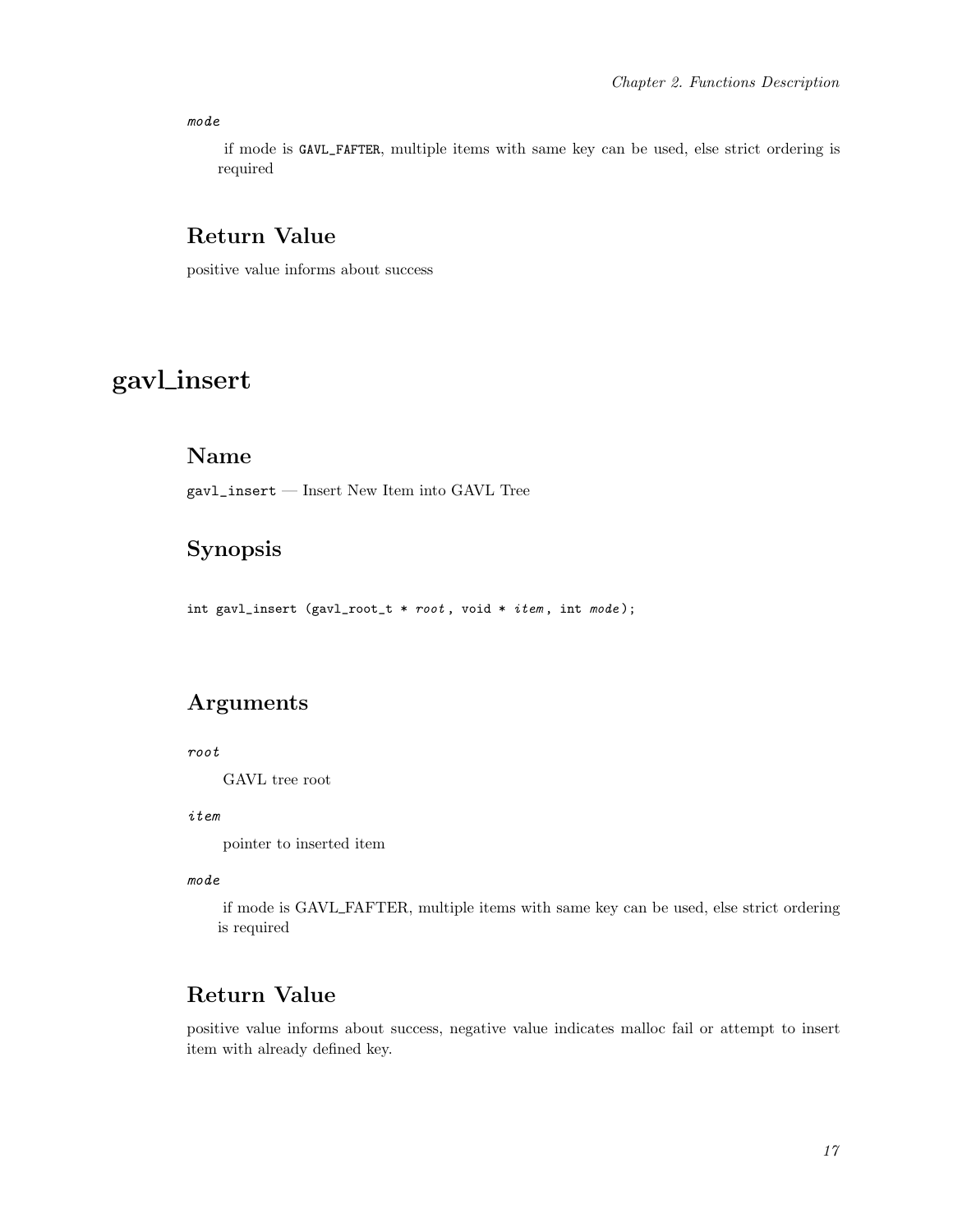# gavl delete node

#### Name

gavl\_delete\_node — Deletes/Unlinks Node from GAVL Tree

## Synopsis

int gavl\_delete\_node (gavl\_root\_t \* root , gavl\_node\_t \* node );

## Arguments

root

GAVL tree root

#### node

pointer to deleted node

### Return Value

positive value informs about success.

# <span id="page-21-0"></span>gavl delete

#### Name

gavl\_delete — Delete/Unlink Item from GAVL Tree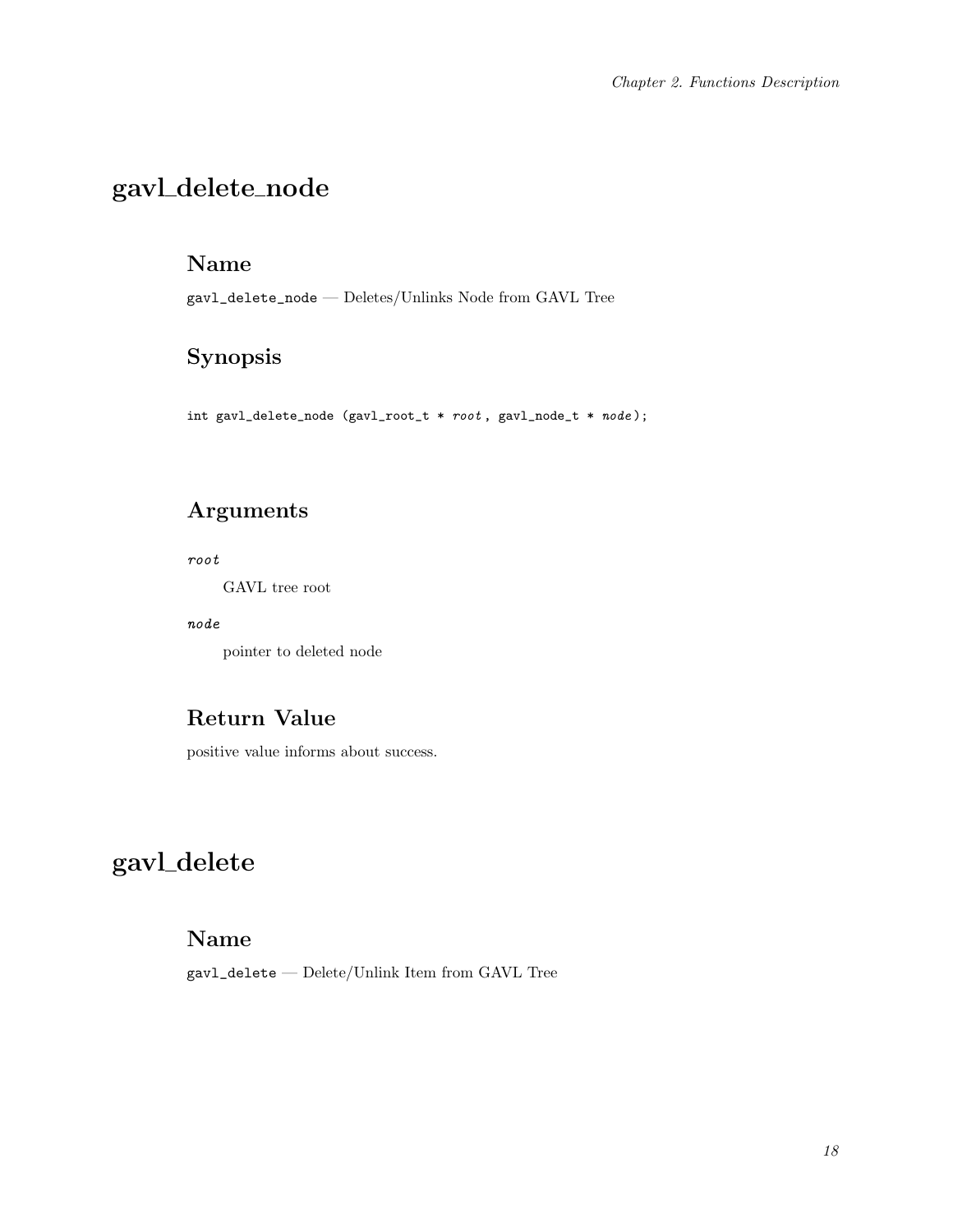## Synopsis

```
int gavl_delete (gavl_root_t * root, void * item);
```
## Arguments

root

GAVL tree root

item

pointer to deleted item

## Return Value

positive value informs about success, negative value indicates that item is not found in tree defined by root

# <span id="page-22-0"></span>gavl delete and next node

## Name

gavl\_delete\_and\_next\_node — Delete/Unlink Item from GAVL Tree

## Synopsis

gavl\_node\_t \* gavl\_delete\_and\_next\_node (gavl\_root\_t \* root , gavl\_node\_t \* node );

## Arguments

root

GAVL tree root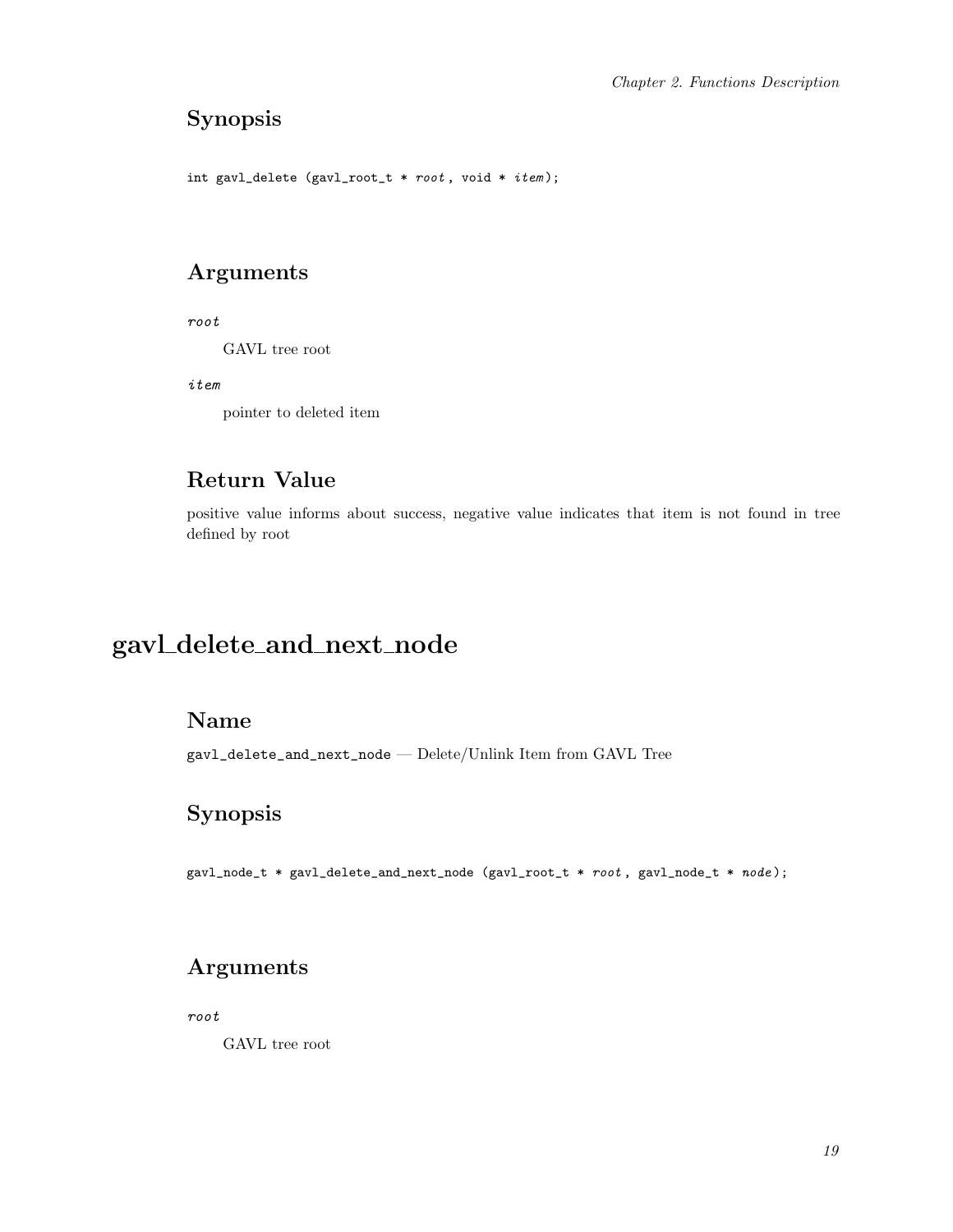node

pointer to actual node which is unlinked from tree after function call, it can be unalocated or reused by application code after this call.

### Description

This function can be used after call gavl\_first\_node for destructive traversal through the tree, it cannot be combined with gavl\_next\_node or gavl\_prev\_node and root is emptied after the end of traversal. If the tree is used after unsuccessful/unfinished traversal, it must be balanced again. The height differences are inconsistent in other case. If traversal could be interrupted, the function gavl\_cut\_first could be better choice.

### Return Value

pointer to next node or NULL, when all nodes are deleted

## <span id="page-23-0"></span>gavl cut first

#### Name

gavl\_cut\_first — Cut First Item from Tree

### Synopsis

void \* gavl\_cut\_first (gavl\_root\_t \* root );

### Arguments

root

GAVL tree root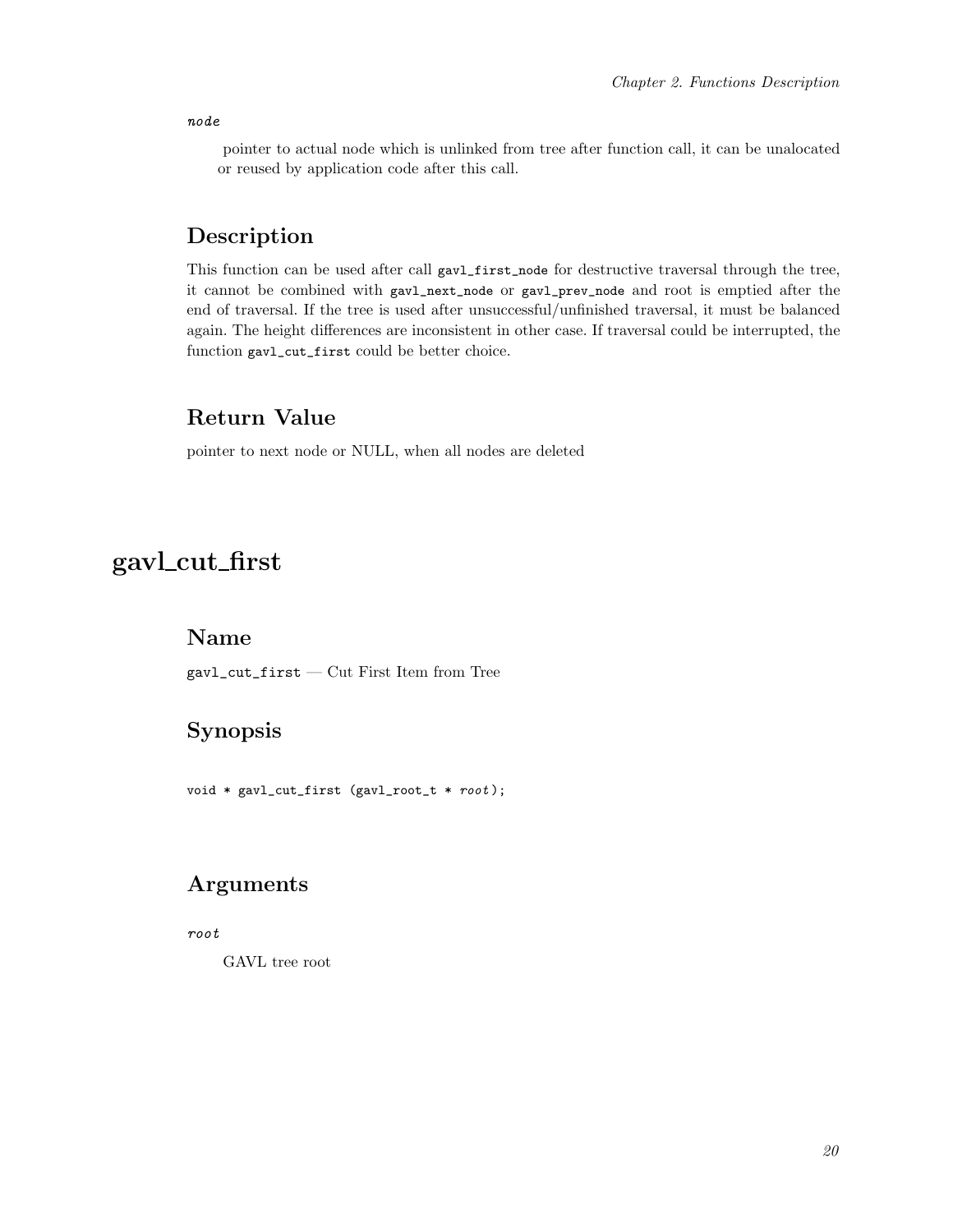#### Description

This enables fast delete of the first item without tree balancing. The resulting tree is degraded but height differences are kept consistent. Use of this function can result in height of tree maximally one greater the tree managed by optimal AVL functions.

#### Return Value

returns the first item or NULL if the tree is empty

## <span id="page-24-0"></span>Custom AVL Tree Instances

The provided macros allows to define all AVL tree functions for tree with user defined root and item types. The next defined function names are prefixed by custom selected  $\textit{cust\_prefix}:$ 

```
cust_item_t * cust_prefix_node2item(const cust_root_t * root , const gavl_node_t *
node );
```
Conversion from AVL tree node to user custom defined item

 $cust\_key_t$  \*  $cust\_prefix\_node2key$  (const  $cust\_root_t$  \*  $root$ , const gavl\_node\_t \* node);

Conversion from AVL tree node to pointer to defined ordering key

```
int cust_prefix_search_node (const cust\_root_t * root, const cust\_item_t * key,
gavl_node_t ** nodep );
```
Search for node or place for node by key

 $\textit{cust\_item}\xspace_t$  \* cust\_prefix\_find (const  $\textit{cust\_root}\xspace_t$  \* root, const  $\textit{cust\_key}\xspace_t$  \* key);

Pointer to item with key value or NULL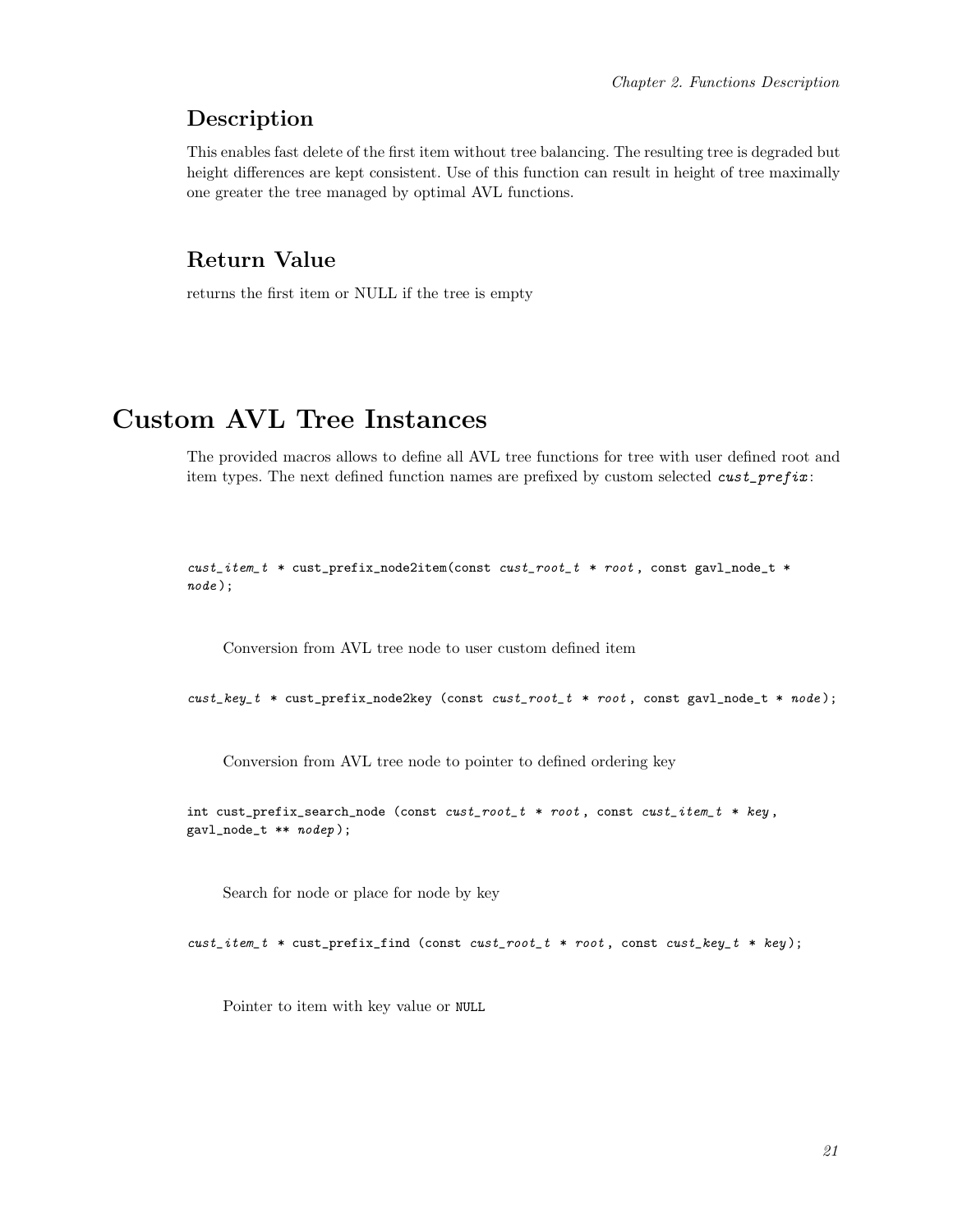```
cust\_item_t * cust\_prefix\_find\_first (const cast\_root_t * root, const cust\_key_t *key);
```
Same as above, but first matching item is found.

 $cust\_item_t * cust\_prefix\_find\_after$  (const  $cust\_root_t * root$ , const  $cust\_key_t *$ key );

Finds the first item with key value higher than value pointed by key or returns NULL.

int cust\_prefix\_insert  $(cust\_root_t * root, cust\_item_t * item);$ 

Insert new item into AVL tree. If the operation is successful positive value is returned. If key with same key value already exists negative value is returned

int cust\_prefix\_delete\_node (cust\_root\_t \* root, gavl\_node\_t \* node);

Deletes/unlinks node from custom AVL tree

int cust\_prefix\_delete  $(cust\_root\_t * root, cost\_item\_t * item);$ 

Deletes/unlinks item from custom AVL tree

gavl\_node\_t \* cust\_prefix\_first\_node (const cust\_root\_t \* root );

Returns the first node or NULL if the tree is empty

gavl\_node\_t \* cust\_prefix\_last\_node (const cust\_root\_t \* root );

Returns last node or NULL if the tree is empty

 $\textit{cust}\_\textit{item}\_\textit{t} * \textit{cust}\_\textit{prefix}\_\textit{first}(\textit{const}\_\textit{cost}\_\textit{t} * \textit{root});$ 

Returns pointer to the first item of the tree or NULL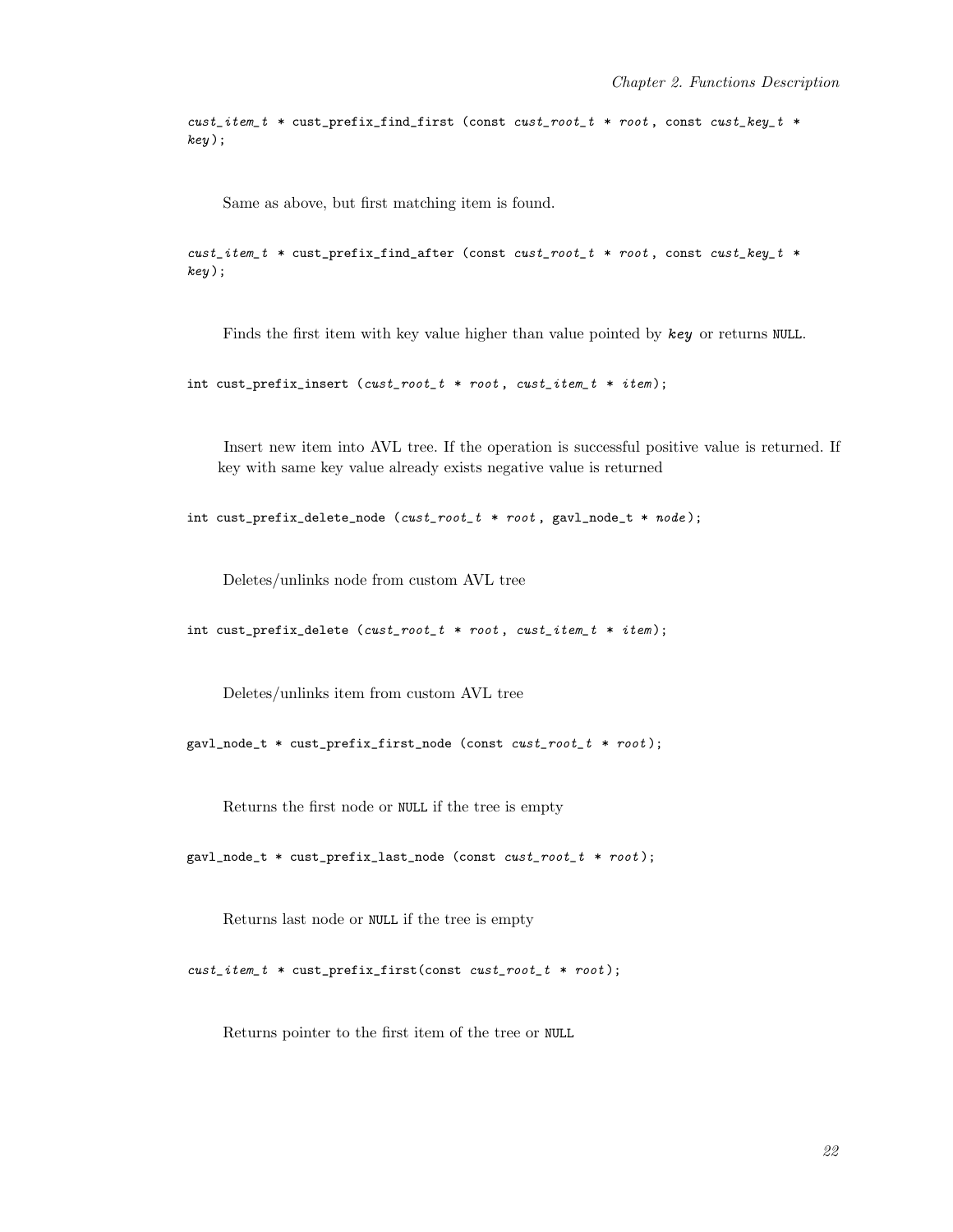```
\textit{cust}\_\textit{item}\_\textit{t} * \textit{cust}\_\textit{prefix}\_\textit{last}(\textit{const}\_\textit{cost}\_\textit{t} * \textit{root});
```
Returns pointer to last item of the tree or NULL

```
\textit{cust}\_\textit{item}\_\textit{t} * \textit{cust}\_\textit{prefix}\_\textit{next}(\textit{const}\_\textit{cut}\_\textit{r} * \textit{root}\xspace, \textit{const}\_\textit{cost}\_\textit{item}\_\textit{t} * \textit{item}\xspace);
```
Returns pointer to next item of the tree or NULL if there is no more items

cust\_item\_t \* cust\_prefix\_prev(const cust\_root\_t \* root , const cust\_item\_t \* item );

Returns pointer to previous item of the tree or NULL if there is no more items

int cust\_prefix\_is\_empty (const cust\_root\_t \* root );

Returns non-zero value if there is no node in the tree

cust\_item\_t \* cust\_prefix\_cut\_first (cust\_root\_t \* root );

Returns the first item or NULL if the tree is empty. The returned item is unlinked from the tree without tree rebalance

## <span id="page-26-0"></span>GAVL CUST NODE INT IMP

#### Name

 $\texttt{GAVL\_CUST\_NODE\_INT\_IMP}$  — Implementation of new custom tree with internal node

### Synopsis

 $GAVL_CUST_NODE\_INT\_IMP$  (  $cust\_prefix$  ,  $cust\_root\_t$  ,  $cust\_item\_t$  ,  $cust\_key\_t$  ,  $\textit{cust\_root\_node}\,,\quad \textit{cust\_item\_node}\,,\quad \textit{cust\_item\_key}\,,\quad \textit{cust\_cmp\_frac}\,,$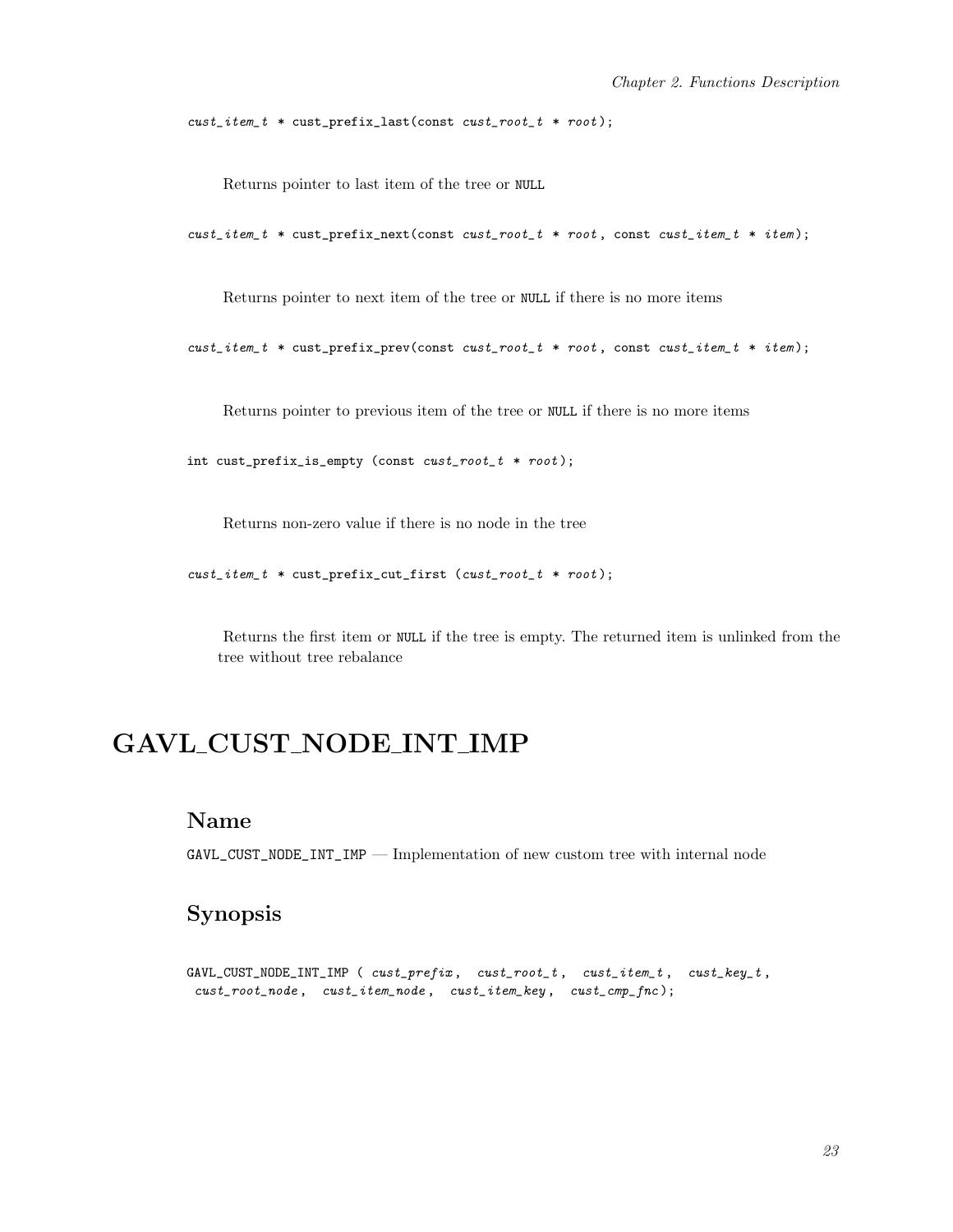#### Arguments

#### cust\_prefix

defines prefix for builded function names

#### cust\_root\_t

user defined structure type of root of the tree

#### cust\_item\_t

user defined structure type of items stored in the tree

#### $\cosh\, \sech t$

type of the key used for sorting of the items

#### cust\_root\_node

the field of the root structure pointing to the tree root node

#### $\texttt{cust}\xspace$  item\_node

the field of item structure used for chaining of items

#### cust\_item\_key

the key field of item structure defining order of items

#### cust\_cmp\_fnc

the keys compare function

### Description

There are two macros designed for building custom AVL trees. The macro GAVL\_CUST\_NODE\_INT\_DEC declares functions for custom tree manipulations and is intended for use in header files. The macro GAVL\_CUST\_NODE\_INT\_IMP builds implementations for non-inlined functions declared by GAVL\_CUST\_NODE\_INT\_DEC. The cust\_cmp\_fnc is used for comparison of item keys in the search and insert functions. The types of two input arguments of cust\_cmp\_fnc functions must correspond with cust\_key\_t type. Return value should be positive for case when the first pointed key value is greater then second, negative for reverse case and zero for equal pointed values.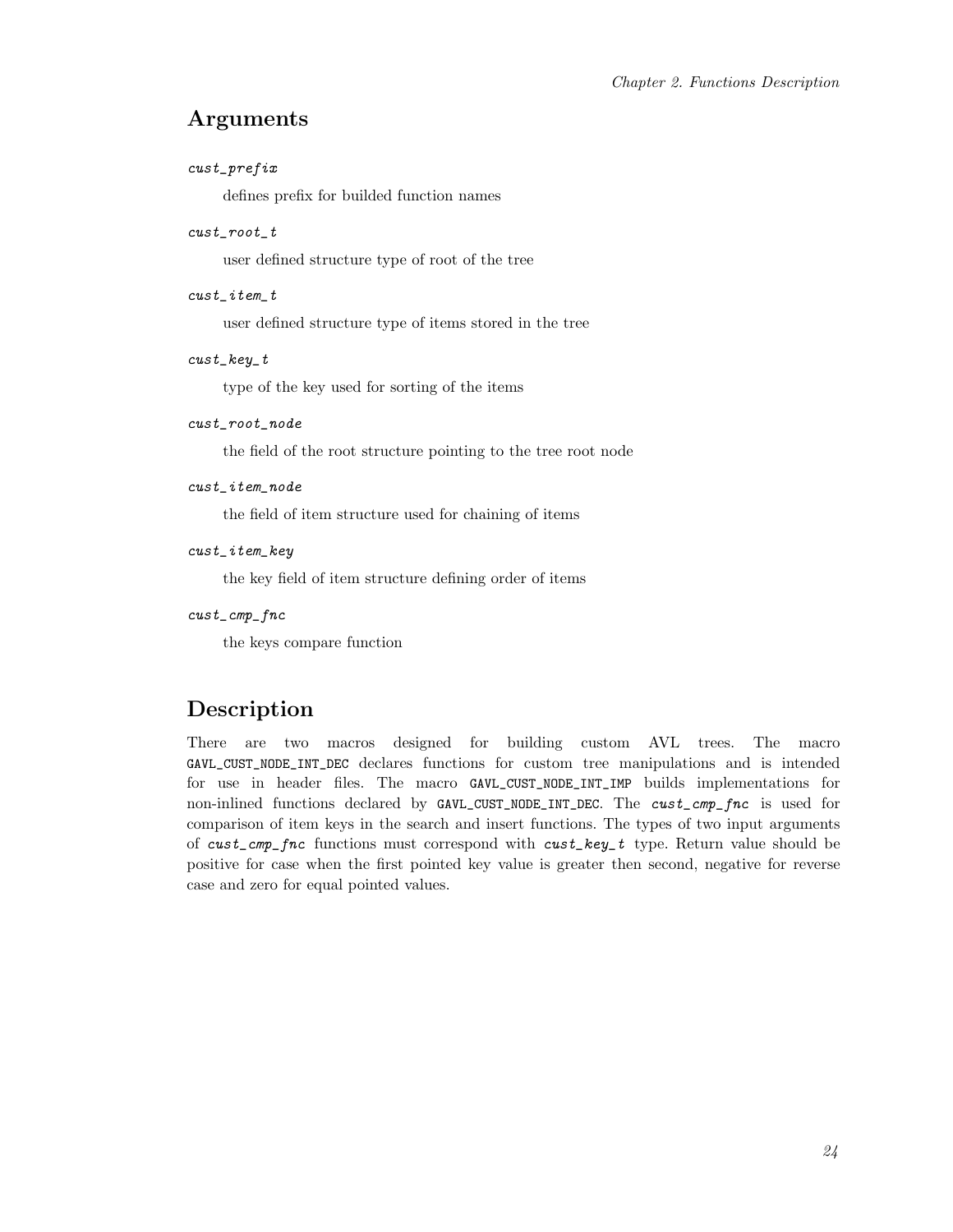# <span id="page-28-1"></span><span id="page-28-0"></span>Chapter 3. Examples of GAVL Usage

## Generic AVL Tree

This chapter describes use of generic AVL tree. This tree has advantage, that same functions could operate with any user provided items, but operations return type is void\* and needs type-casting to user item type.

#include <malloc.h> #include "ul\_gavl.h"

The above code fragment includes basic GAVL declarations.

```
typedef struct test1_item {
 int my_val;
 /* more user data ... */
} test1_item_t;
```
New item type is declared. Type have to contain or be connected to some key value. The integer number  $my_val$  will be used as key value in this example. The tree root instance definition follows.

```
gavl_root_t test1_tree={
  .root_node = NULL,
  node_offs = -1,.key_offs = UL_OFFSETOF(test1_item_t, my_val),
  .cmp\_fnc = gav1_cmp\_int};
```
The field root\_node have to be initialized to NULL. The value -1 for the node\_offs field directs GAVL functions to allocate external node structure for each inserted item. The macro UL\_OFFSETOF computes offset of  $my\_val$  field in test1 item titem. The last assignment select one of predefined functions for key values comparison.

Almost same declarations and definitions could be used if the node chaining structure is contained inside item structure. That is shown in the next code fragments.

```
typedef struct test2_item {
 gavl_node_t my_node;
 int my_val;
 /* more user data ... */
} test2_item_t;
```
The item declaration contains field with gavl\_node\_t type in this case. This field is used for storage of tree topology information.

```
gavl_root_t test2_tree={
 .root_node = NULL,
  .node_offs = UL_OFFSETOF(test2_item_t, my_node),
  .key_offs = UL_OFFSETOF(test2_item_t, my_val),
  .cmp\_frac = gavl_cmp\_int
```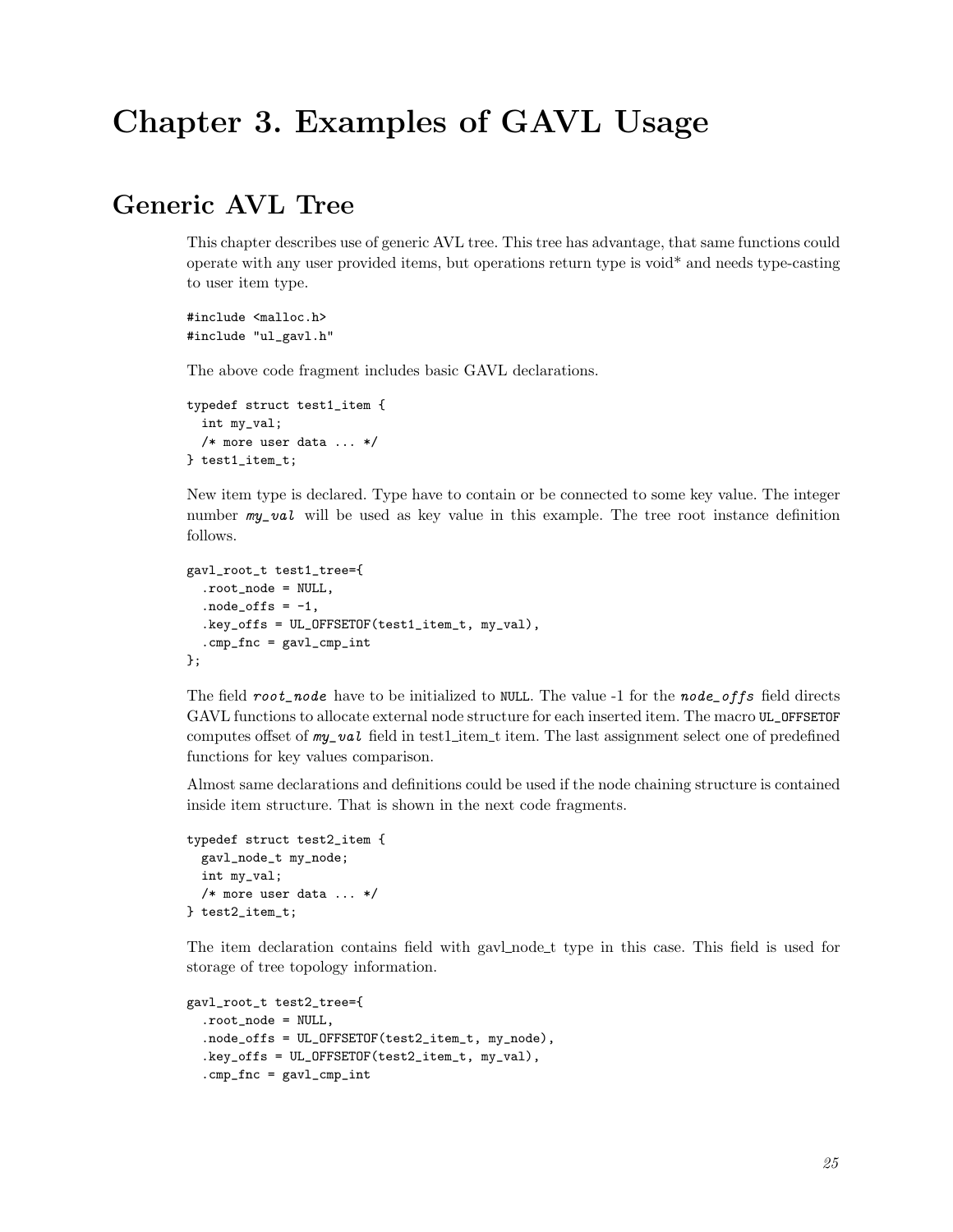The field node\_offs contains offset of the node structure inside item now. Next fragments are part of the function working with defined tree. There would be no difference in the functions calls for items with external nodes.

```
cust2_item_t *item;
int i;
gavl_node_t *node;
```
Declare some local variables first. Insert 100 items into tree then.

```
for(i=0;i<items_cnt;i++){
  item=malloc(sizeof(test2_item_t));
  item->my_val=i;
  if(gavl_insert(&test2_tree,item,0)<0)
    printf("gavl_insert error\n");
}
```
The tree is expected to store items with unique key values. If more items with same key values should be allowed, then the value of mode parameter in gavl\_insert function call have to be changed from 0 to GAVL\_FAFTER.

```
for(i=0;i<102;i++){
  if(!(item=(cust2_item_t *)gavl_find(&test2_tree,&i)))
    printf("no item %d\n",i);
  else
    if(item->my_val!=i)
      printf("gavl_find mismatch\n");
}
```
Some test of retrieving item corresponding to specified key. The tree in order traversal is in the next code sample.

```
node=gavl_first_node(&test2_tree)
while(node){
  item=(cust2_item_t *)gavl_node2item(&test2_tree,node);
  /* do something with item
   * insert and delete allowed there except delete of the actual item
   */
  node=gavl_next_node(node);
  /* do something with item
   * insert and delete allowed there except delete of next item
   */
}
```
Example of the item deletion is in the next fragment. The function gavl\_delete guarantees that trial of deleting item, which is not part of the tree, is detected and negative value is returned. There is one prerequisite for this behavior for items with internal nodes that have never been part of any tree. The field parent of node structure stored in the item have to be initialized to NULL value.

```
for(i=0;i<80;i++){
```
};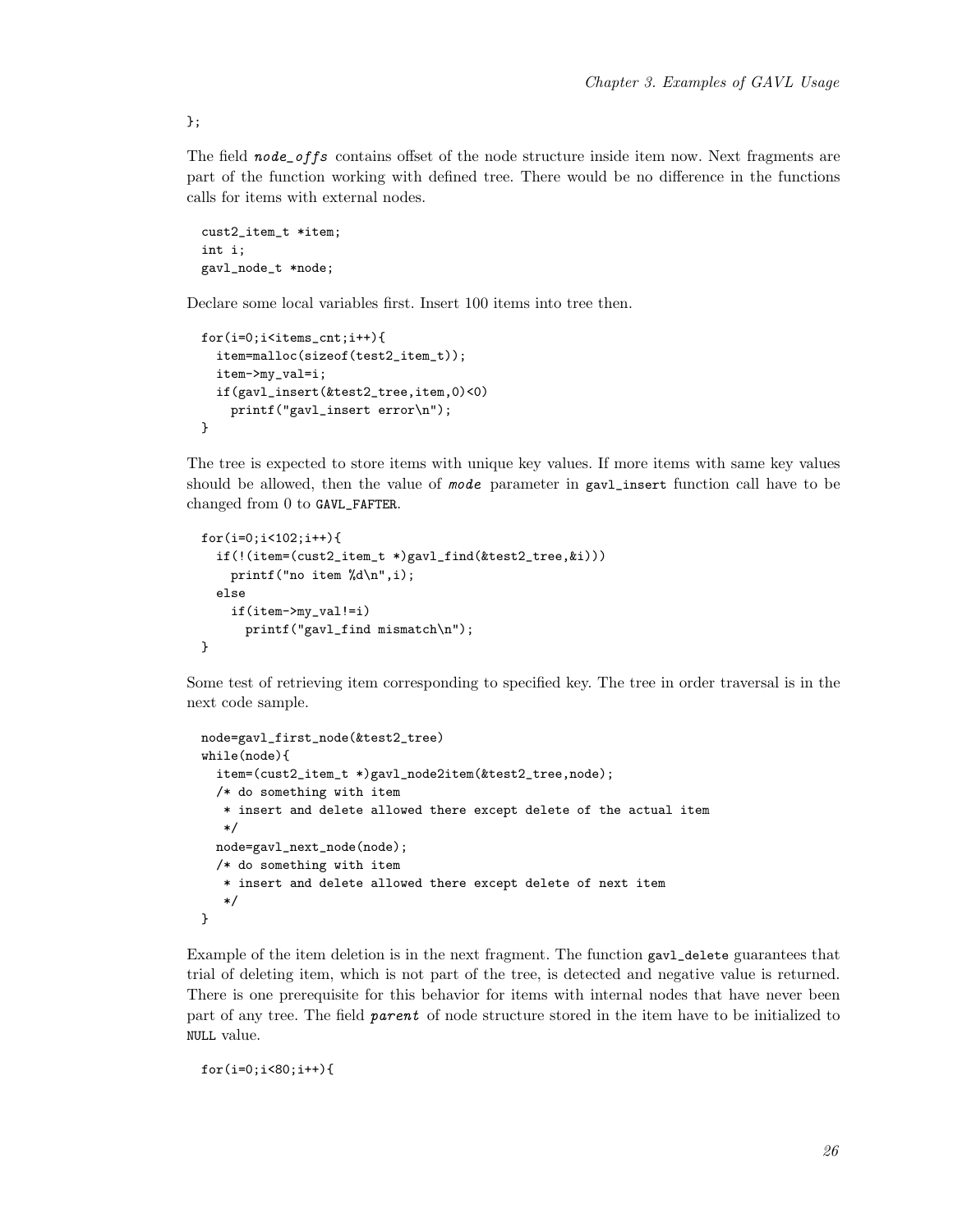```
if(!(item=(cust2_item_t *)gavl_find(&test2_tree,&i)))
  continue;
if(gavl_delete(&test2_tree,item)<0)
 printf("gavl_delete error\n");
free(item);
```
The function gavl\_cut\_first can significantly simplify deletion of all nodes of the tree without need of traversal over the tree. This function does not rebalance the tree, but keeps tree consistent.

```
while((item=(cust2_item_t *)gavl_cut_first(&test2_tree))!=NULL)
  free(item);
```
## <span id="page-30-0"></span>Customized AVL Tree

}

The function templates are provided for faster and type-safe custom tree definition and manipulation. These templates expect user defined items with internal node structures and key comparison function with key pointer input parameters. The type of these parameters is required to be pointer to the key type.

Next code fragment is intended to be part of the declarations of user defined custom tree and items for some data storage purpose. The header with these definitions should be included from all modules directly working with specified tree.

```
#include "ul_gavl.h"
typedef int cust_key_t;
typedef struct cust2_item {
 cust2_key_t my_val;
 gavl_node_t my_node;
 /* more user item data ... */
} cust2_item_t;
typedef struct cust2_root {
 gavl_node_t *my_root;
 /* more user root/tree data ... */
} cust2_root_t;
```
int cust\_cmp\_fnc(cust\_key\_t \*a, cust\_key\_t \*b);

As can be seen from above code fragment, the key field with user declared type (cust key  $t$ ) and internal node structure are required for items. The only one field with type gavl\_node\_ $t^*$  is required for the custom tree root structure.

The use of the macro GAVL\_CUST\_NODE\_INT\_DEC declares all tree manipulation functions for the custom tree. The function names are prefixed by prefix specified as the first parameter of macro invocation. This declaration can be included in user header files as well.

```
GAVL_CUST_NODE_INT_DEC(cust2, cust2_root_t, cust2_item_t, cust2_key_t,\
 my_root, my_node, my_val, cust_cmp_fnc)
```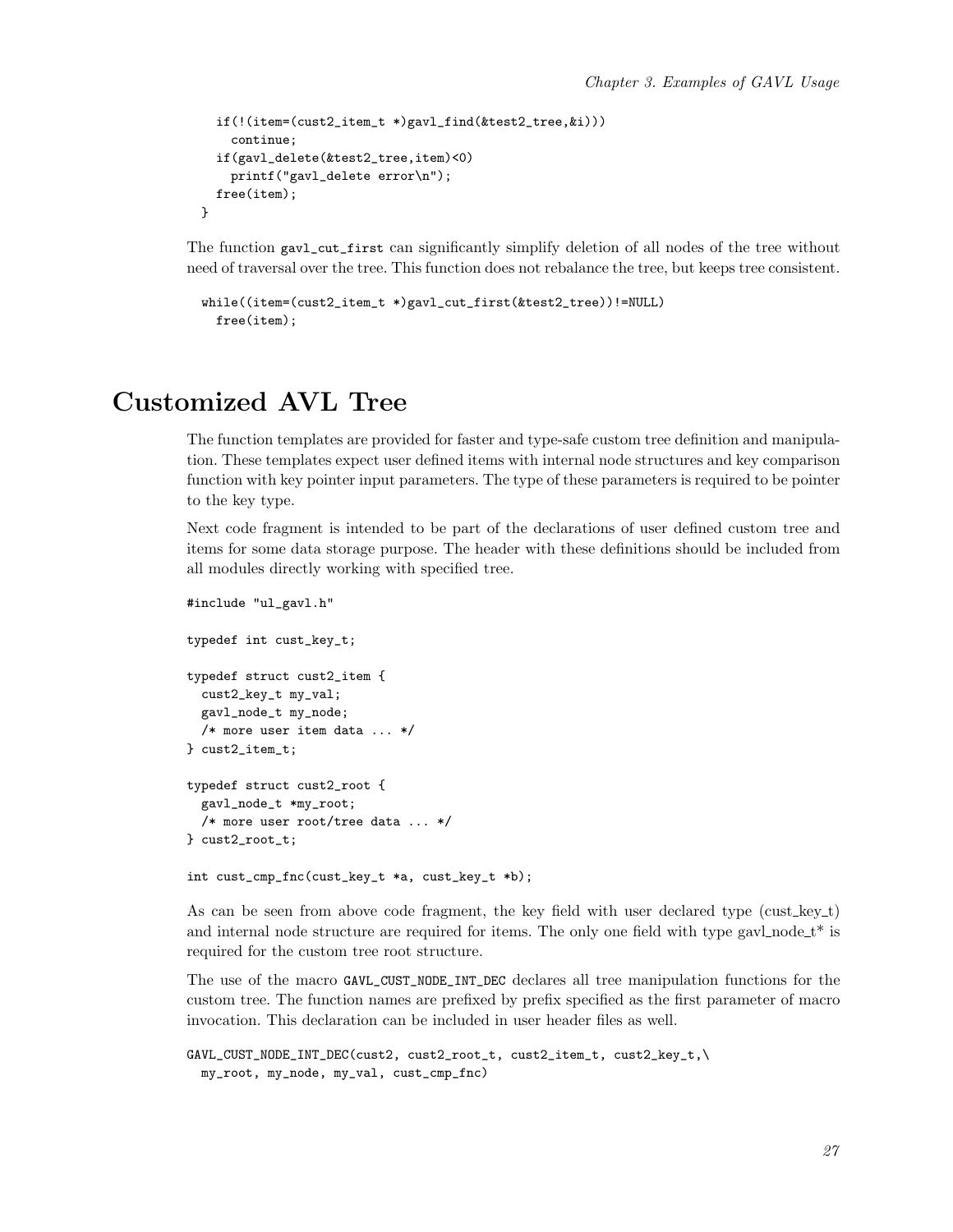The implementation of the custom tree functions is realized by use of macro GAVL\_CUST\_NODE\_INT\_IMP with same parameters as for GAVL\_CUST\_NODE\_INT\_DEC macro.

```
#include "ul_gavlcust.h"
GAVL_CUST_NODE_INT_IMP(cust2, cust2_root_t, cust2_item_t, cust2_key_t,\
 my_root, my_node, my_val, cust_cmp_fnc)
cust2_root_t cust2_tree;
```
Static tree root instance is included at last line of above code fragment as well.

The next sample function for the custom tree shows same operation as have been described for generic tree.

```
void test_cust_tree(void)
{
  int i;
  cust2_item_t *item;
  /* build tree */
  for(i=1; i<=100; i++){
    item=malloc(sizeof(cust2_item_t));
    item->my_val=i;
    if(cust2_insert(&cust2_tree,item)<0)
      printf("cust2_insert error\n");
  }
  /* traverse tree */
  printf("Custom tree cust2:\n");
  for(item=cust2_first(&cust2_tree);item;item=cust2_next(&cust2_tree,item))
    printf("%d ",item->my_val);
  print(f("n");
  /* delete part of the tree */
  for(i=1; i<=80; i++){
    item=cust2_find(&cust2_tree,&i);
    if(cust2_delete(&cust2_tree,item)<0)
      printf("cust2_delete error\n");
    free(item);
  }
  /* traverse in reverse order */
  printf("Custom tree cust2:\n");
  for(item=cust2_last(&cust2_tree);item;item=cust2_prev(&cust2_tree,item))
    printf("%d ",item->my_val);
  printf("\n");
  /* delete all remaining items */
  while((item=cust2_cut_first(&cust2_tree))!=NULL)
    free(item);
}
```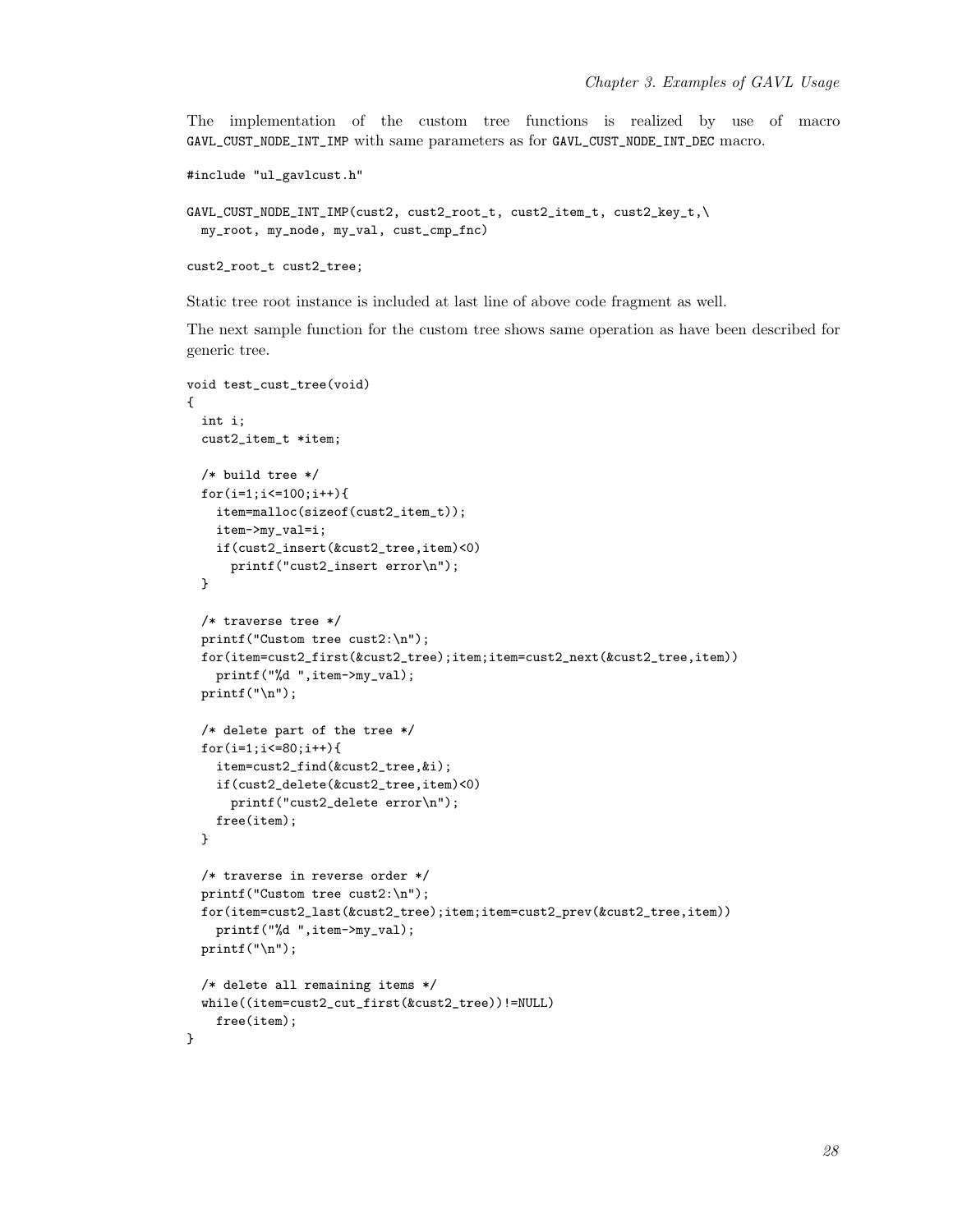# <span id="page-32-1"></span><span id="page-32-0"></span>Chapter 4. Used Algorithms Background

## Tree Balancing Operations

This section describes used algorithms for keeping AVL tree balanced.

Next convention is used for height and balance computations for node X . The height of subtree starting at X is labeled as  $x = height(X)$ . Height difference (balance factor) for node X is labeled as  $\Delta x = height(left(X)) - height(right(X))$ .

### <span id="page-32-3"></span><span id="page-32-2"></span>Tree Balancing Case 1



Figure 4-1. Tree balancing case 1

$$
\Delta s=n-b \geq 2
$$
  

$$
\Delta n=a-p \geq 0
$$

<span id="page-32-4"></span>The height of subtree S is defined by highest branch, which is branch grovinggrowing from node A . This leads to next equations.

<span id="page-32-5"></span>
$$
n=a+1
$$
  

$$
s=a+2
$$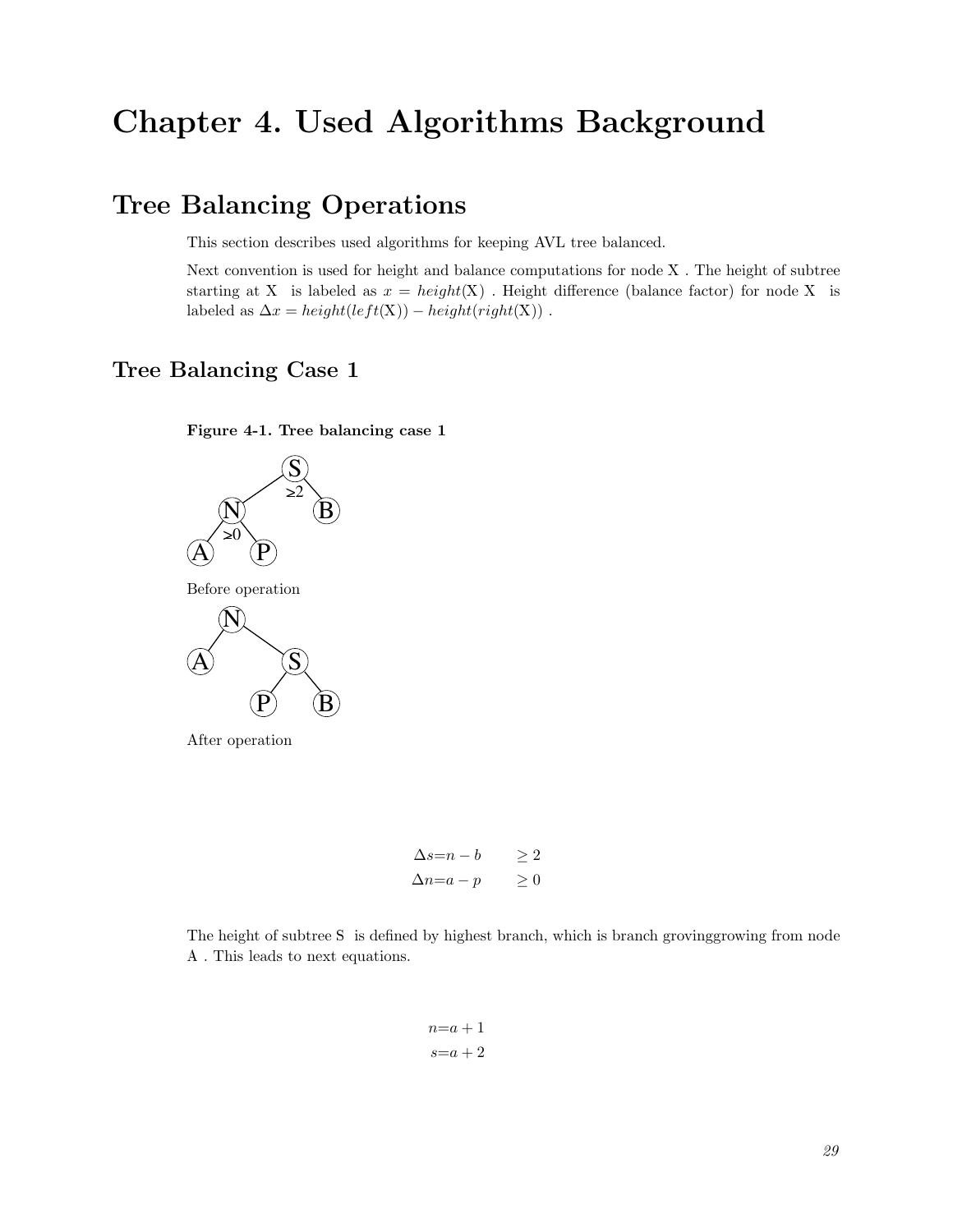$$
p=a-\Delta n
$$
  

$$
b=a+1-\Delta s
$$

<span id="page-33-2"></span>The height of branches N  $\,$  and S  $\,$  is marked as  $n1\,$  and  $s1\,$  after balancing.

<span id="page-33-1"></span>
$$
\Delta s1=p-b
$$
  

$$
\Delta n1=a-s1
$$

$$
s1 = \max(p, b) + 1
$$
  
\n
$$
s1 = \max(a - \Delta n, a + 1 - \Delta s) + 1
$$
  
\n
$$
s1 = a + 1 + \max(-\Delta n, 1 - \Delta s)
$$
  
\n
$$
s1 = a + 1 - \min(\Delta n, \Delta s - 1)
$$

<span id="page-33-4"></span>
$$
\Delta s1=a - \Delta n - a - 1 + \Delta s
$$
  
\n
$$
\Delta s1 = \Delta s - \Delta n - 1
$$
  
\n
$$
\Delta n1 = a - a - 1 + \min(\Delta n, \Delta s - 1)
$$
  
\n
$$
\Delta n1 = \min(\Delta n - 1, \Delta s - 2)
$$
  
\n
$$
\Delta n1 = \begin{cases} \Delta n - 1 & \Delta s \ge \Delta n + 1 \\ \Delta s - 2 & \Delta s \le \Delta n + 1 \end{cases}
$$

<span id="page-33-3"></span>Because balancing in case 1 does not guarantee that new tree has lower height than original tree, it is necessary to compute tree height change (tree height lowering).

<span id="page-33-0"></span>
$$
s - n1 = s - (max(a, s1) + 1)
$$
  
= a + 2 - (max(a, a + 1 + max(- $\Delta n, 1 - \Delta s$ )) + 1)  
= 1 - max(0, max(1 -  $\Delta n, 2 - \Delta s$ ))  
= min(1,  $\Delta n, \Delta s - 1$ )  $\Delta n \ge 0, \Delta s \ge 2$   
= min(1,  $\Delta n$ )  

$$
s - n1 = \begin{cases} 1 & \Delta n \ne 0 \\ 0 & \Delta n = 1 \end{cases}
$$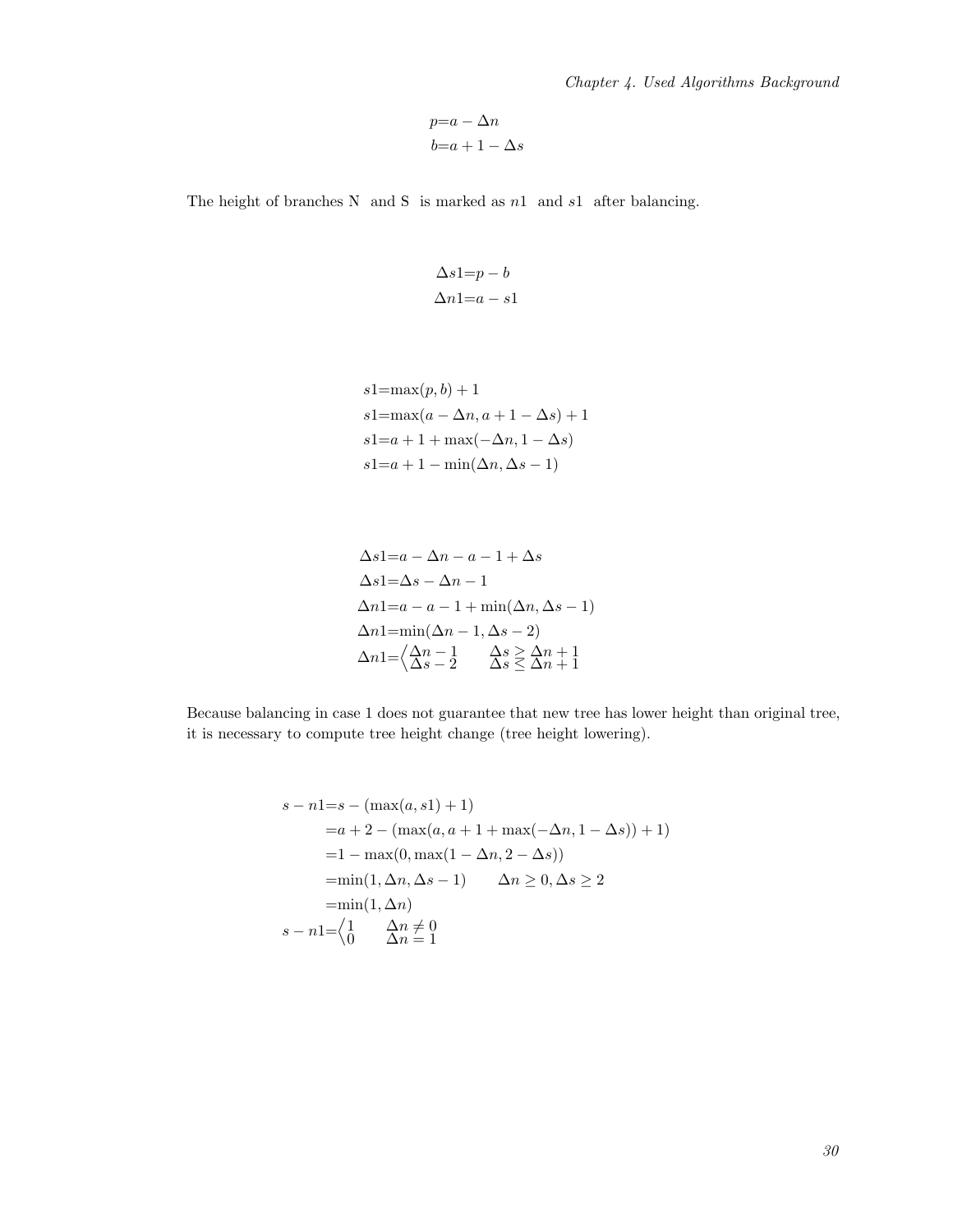## <span id="page-34-0"></span>Tree Balancing Case 2





After operation

<span id="page-34-2"></span>This case has advantage, that it reduces tree height for all node height combinations. Tree height is given by branch  ${\bf P} \ \ {\bf B} \ \ {\rm or} \ {\bf P} \ \ {\bf C}$  .

<span id="page-34-1"></span>
$$
\Delta s=n-d \geq 2
$$
  

$$
\Delta n=a-p \leq -1
$$

$$
n=p+1
$$
  
\n
$$
s=p+2
$$
  
\n
$$
d=p+1-\Delta s
$$
  
\n
$$
a=p+\Delta n
$$

```
for b \ge c c=b-\Delta p p=b+1for c \geq b b=c+\Delta p p = c+1
```
<span id="page-34-3"></span>When  $b \geq c$  then the height differences  $\Delta s1$ ,  $\Delta n1$  and  $\Delta p1$  for nodes S, N and P of the balanced tree can be computed from next equations.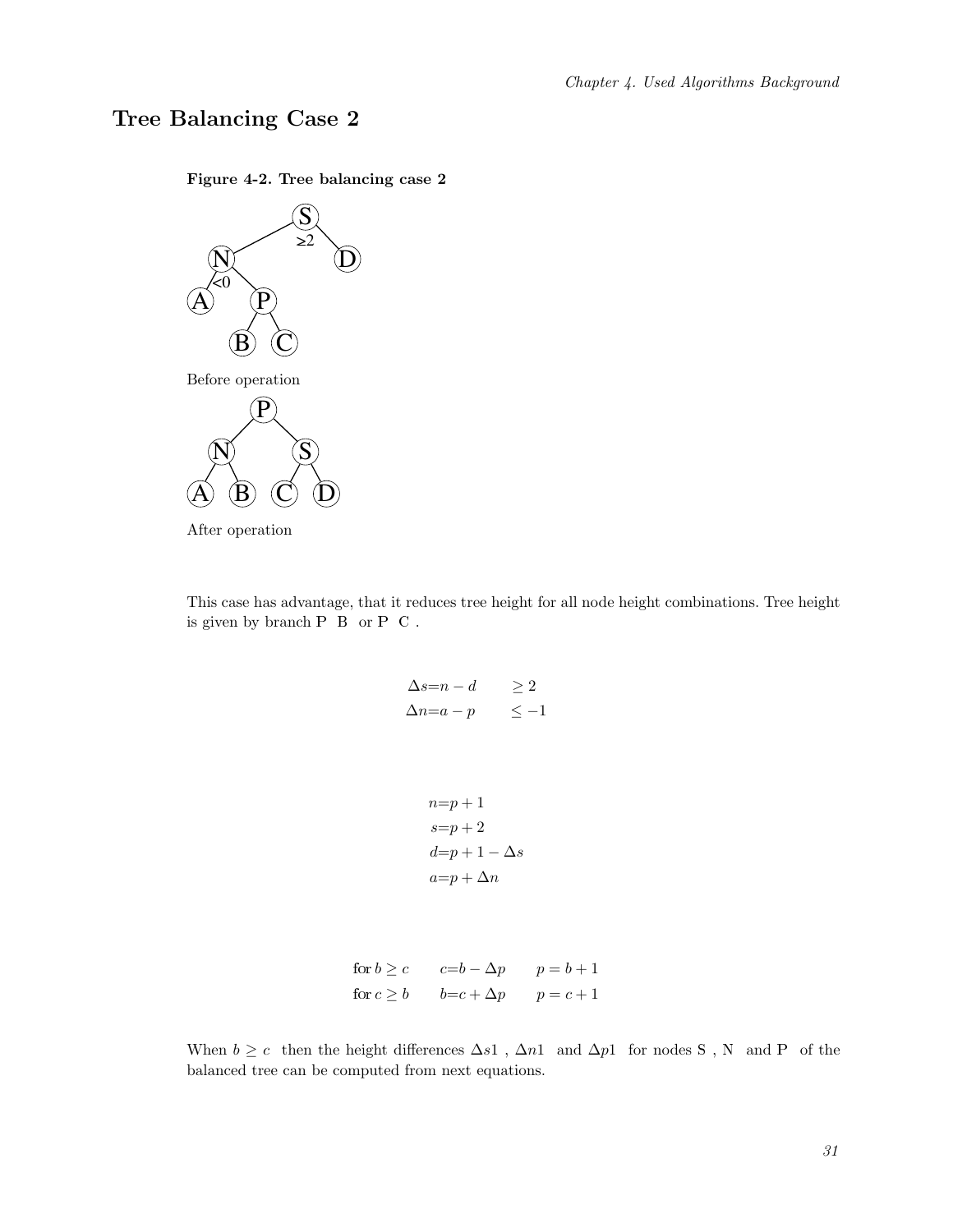$$
b \ge c, \Delta p \ge 0
$$
  
\n
$$
n1=b+1
$$
  
\n
$$
p1=b+2
$$
  
\n
$$
s1=\max(c,d)+1=\max(b-\Delta p, b+2-\Delta s)+1
$$
  
\n
$$
\Delta s1=c-d=b-\Delta p-b-2+\Delta s
$$
  
\n
$$
\Delta s1=\Delta s-2-\Delta p
$$
  
\n
$$
\Delta n1=a-b=b+1+\Delta n-b
$$
  
\n
$$
\Delta n1=\Delta n+1
$$
  
\n
$$
\Delta p1=n1-s1=b+1-\max(b-\Delta p, b+2-\Delta s)-1
$$
  
\n
$$
\Delta p1=\min(\Delta p, \Delta s-2) \qquad \Delta p \ge 0, \Delta s \ge 2
$$

When  $c \geq b$  then the height differences  $\Delta s1$ ,  $\Delta n1$  and  $\Delta p1$  for nodes S, N and P of the balanced tree can be computed from next equations.

<span id="page-35-1"></span>
$$
c \ge b, \Delta p \le 0
$$
  
\n
$$
s1=c+1
$$
  
\n
$$
p1=c+2
$$
  
\n
$$
n1=\max(a,b)+1=\max(c+1+\Delta n, c+\Delta p)+1
$$
  
\n
$$
\Delta s1=c-d=c-c-2+\Delta s
$$
  
\n
$$
\Delta s1=\Delta s-2
$$
  
\n
$$
\Delta n1=a-b=c+1+\Delta n-c-\Delta p
$$
  
\n
$$
\Delta n1=\Delta n+1-\Delta p
$$
  
\n
$$
\Delta p1=n1-s1=\max(c+1+\Delta n, c+\Delta p)+1-c-1
$$
  
\n
$$
\Delta p1=\max(\Delta n, \Delta s-1) \qquad \Delta n \le -1, \Delta p \le 0
$$

# <span id="page-35-0"></span>Height of the AVL Tree

Minimal number of nodes  $\cal T~$  can be computed recursively.

<span id="page-35-2"></span>
$$
T(h) = T(h-1) + T(h-2) + 1, T(0) = 0, T(1) = 1
$$

<span id="page-35-3"></span>1, 2, 4, 7, 12, 20, 33, 54, 88, 143, 232, 376, 609, 986